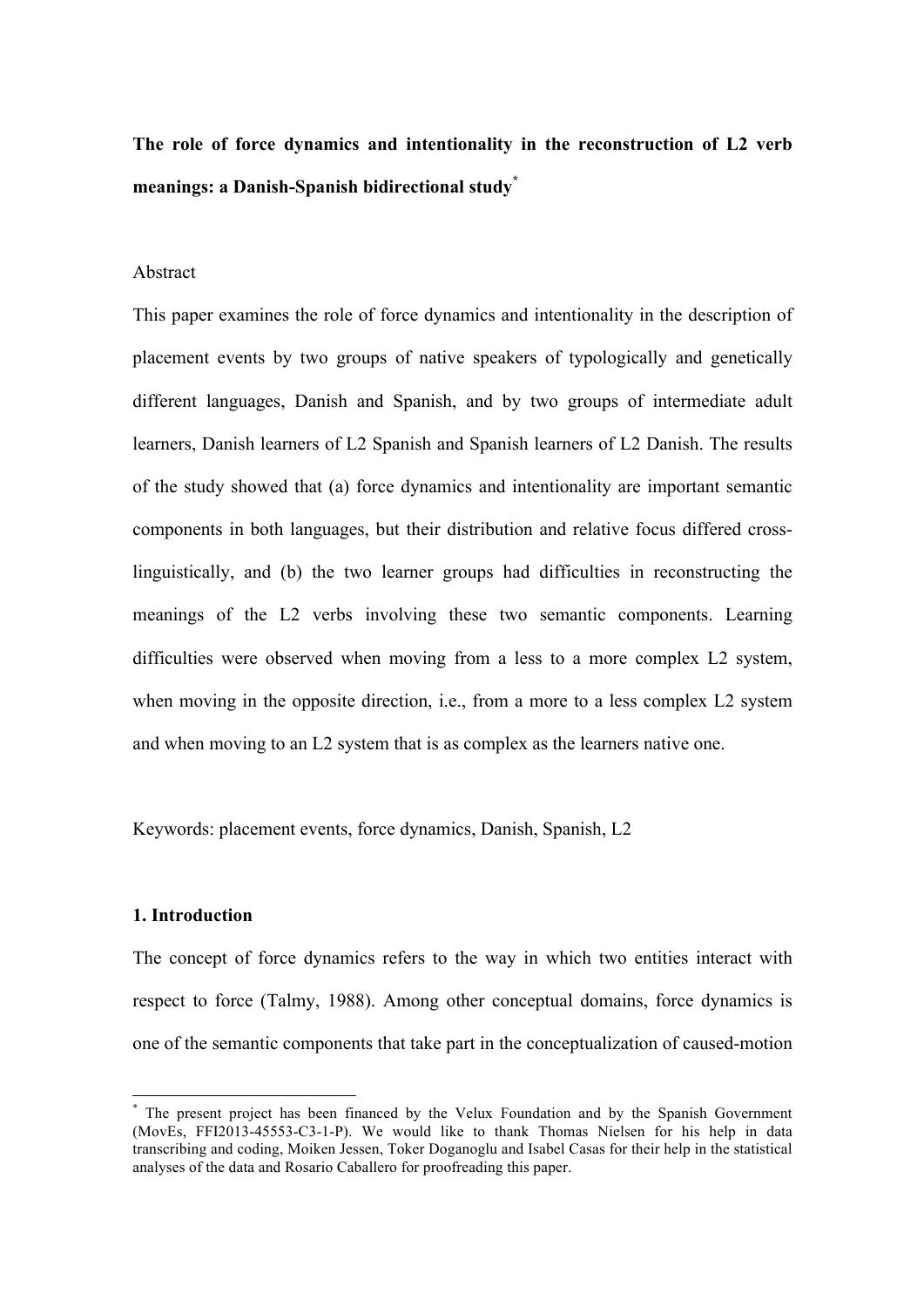events, that is, situations where some kind of agent makes an object move to a certain location. Caused-motion events occur all the time in our daily life. We are used to moving objects from one place to another, and depending on how big those objects are or, how strong we are, it will take us more or less effort, that is, a higher or lower degree of force, to take that object to its final destination. Compare, for example, the difference between verbs such as *carry* and *drag* in English. However, the importance of force dynamics does not only concern the 'taking and carrying' part of a caused-motion event, but also the 'placing' stage, that is, how we place an object in its final location. Compare, for instance, the different degrees of force involved in *he puts*/*leaves/throws the book on(to) the table*. Another basic related semantic component in this type of events, complementary to force dynamics, is intentionality, i.e., whether the agent changes the location of an object on purpose or accidentally. Compare, for example, the Swedish verbs *släppa* 'drop intentionally' and *tappa* 'drop unintentionally'.

These semantic components are crucial in the configuration and description of placement events, the specific type of caused-motion event under study in this paper. They are basic notions that help us distinguish between different ways of placing objects in different places. Previous cross-linguistic research on the semantic categorization of placement events has shown that these types of events are pervasive and frequent in all languages (Kopecka & Narasimham, 2012). However, this research has also shown that languages provide their speakers with different linguistic resources to describe these events and, as a result, the semantic distinctions encoded in placement event descriptions vary across languages. A very well-known example is the set of positional verbs available in Germanic languages or the lack of this type of verbs in Romance languages.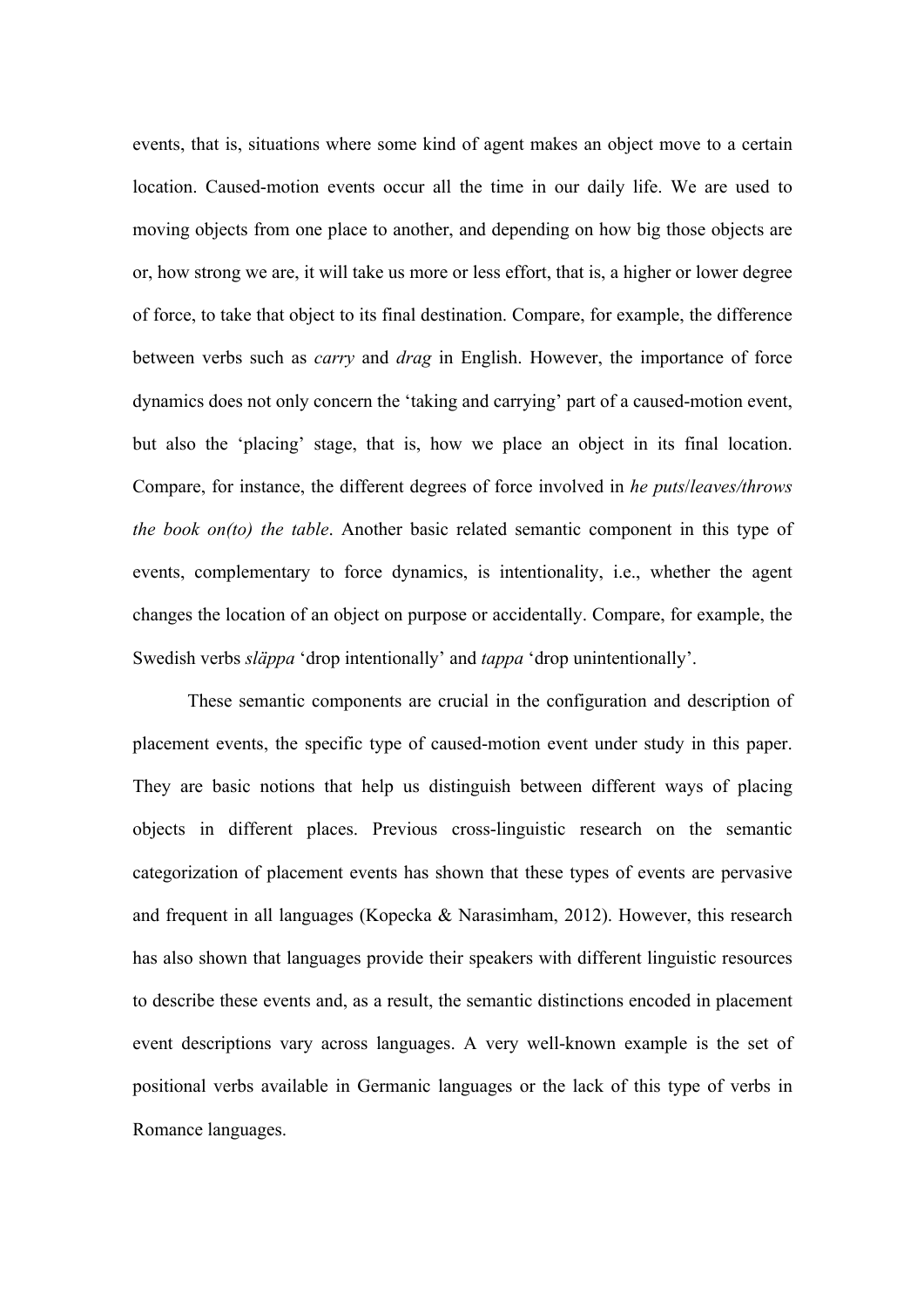These encoding differences are interesting for cross-linguistic semantic research—it is always stimulating to find out how similarly and/or differently languages map certain semantic domains—but become crucial for the study of second language acquisition since cross-linguistic differences in semantic categorization pose difficulties for adult learners (cf. Ijaz, 1986; Malt & Sloman, 2003; Saji & Imai, 2013). L2 learners need to detect possible differences in the semantic distinctions coded in their L1 and L2 and to learn the appropriate linguistic means to express those meanings coded in the L2. From this perspective, second language learning entails learning to reconstruct the meaning of the L2 or learning to categorize the world as the native speakers (NNs) of the L2, a process that has been described in the literature as learning appropriate L2 ways of thinking-for-speaking (TFS) (Cadierno, 2008) or learning to re-think for speaking (Robinson & Ellis, 2008). The easiness or difficulty of the learner's reconstruction process can be affected by the number and generality of the categories involved in each language. Previous research into the L2 expression of placement events has shown that it is difficult for learners to move not only from a general system to a more specific system (e.g., Viberg, 1998; Gullberg, 2009) but also from a more specific system into a general one (Cadierno et al., forthcoming).

In this paper, we explore the role of force dynamics and intentionality in the description of placement events in Danish and Spanish, both as L1 and L2. The structure of this paper is as follows. Section 2 offers a brief overview of the literature on placement events and force dynamics. After a description of the methodology used in this study, Section 4 presents two studies where we contrast how Danish and Spanish NSs deal with force dynamics and intentionality in the description of placement events and whether learners of both languages have acquired the native categories and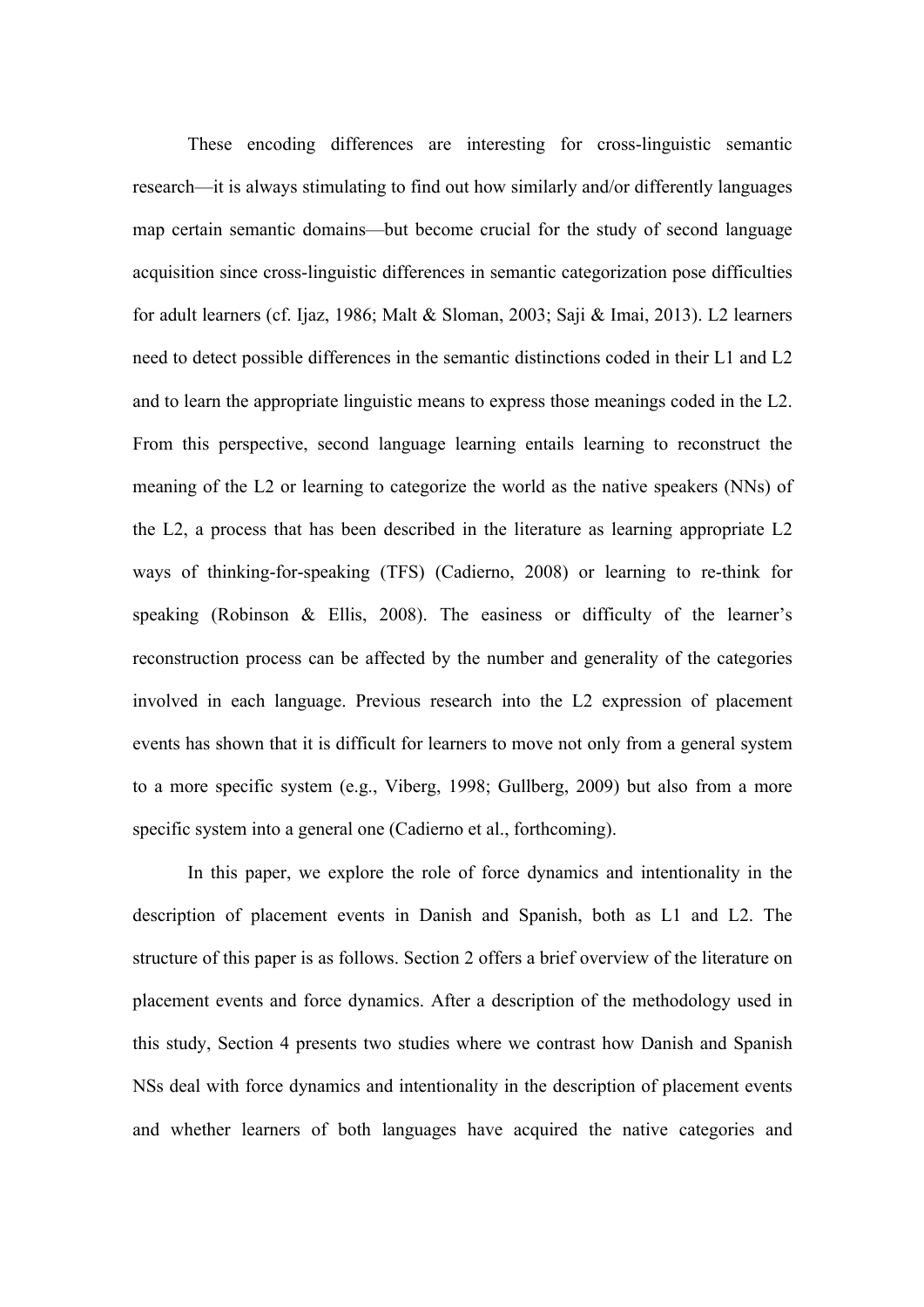rhetorical styles of their respective L2s when describing the same situations. The paper finishes with some conclusions and future lines of research.

## **2-. Force dynamics and intentionality in placement events**

A placement event can be defined as a special type of caused-motion event, where typically some kind of agent causes an object to move to a specific location. Prior research on placement events (Talmy, 1985; Jackendoff, 1990; FrameNet-Ruppenhofer et al., 2010; Narasimhan et al., 2012) has proposed a basic set of semantic components to describe these events. Some of these are: Figure (what is moved), Agent (the causer of the movement), Ground (the location where it is placed), Causation (what triggers the placement), Motion (the act of moving itself), and Path (the trajectory followed by the Figure). These basic components represent the core placement schemata but they might be extended to capture finer-grained distinctions and relations between these elements. For example, to differentiate different types of Grounds (a bowl, a three-dimensional container vs. the floor, a two-dimensional supporting surface), to describe intentionality (accidental vs. intentional), or to specify how much force the Agent exerts on the Causation (compare *drop*, *dump* and *throw*).

Although force dynamics and intentionality are two of the basic semantic notions in placement events, they have not been given the attention they deserve in the placement event literature. One reason to explain this lack of detailed studies might lie in their own nature: they are instrinsic and necessary notions for the description of a placement event itself and, as such, researchers may have taken them for granted and focused on more divergent notions such as the configurational and topological properties of the elements involved in a placement event. Therefore, most of the studies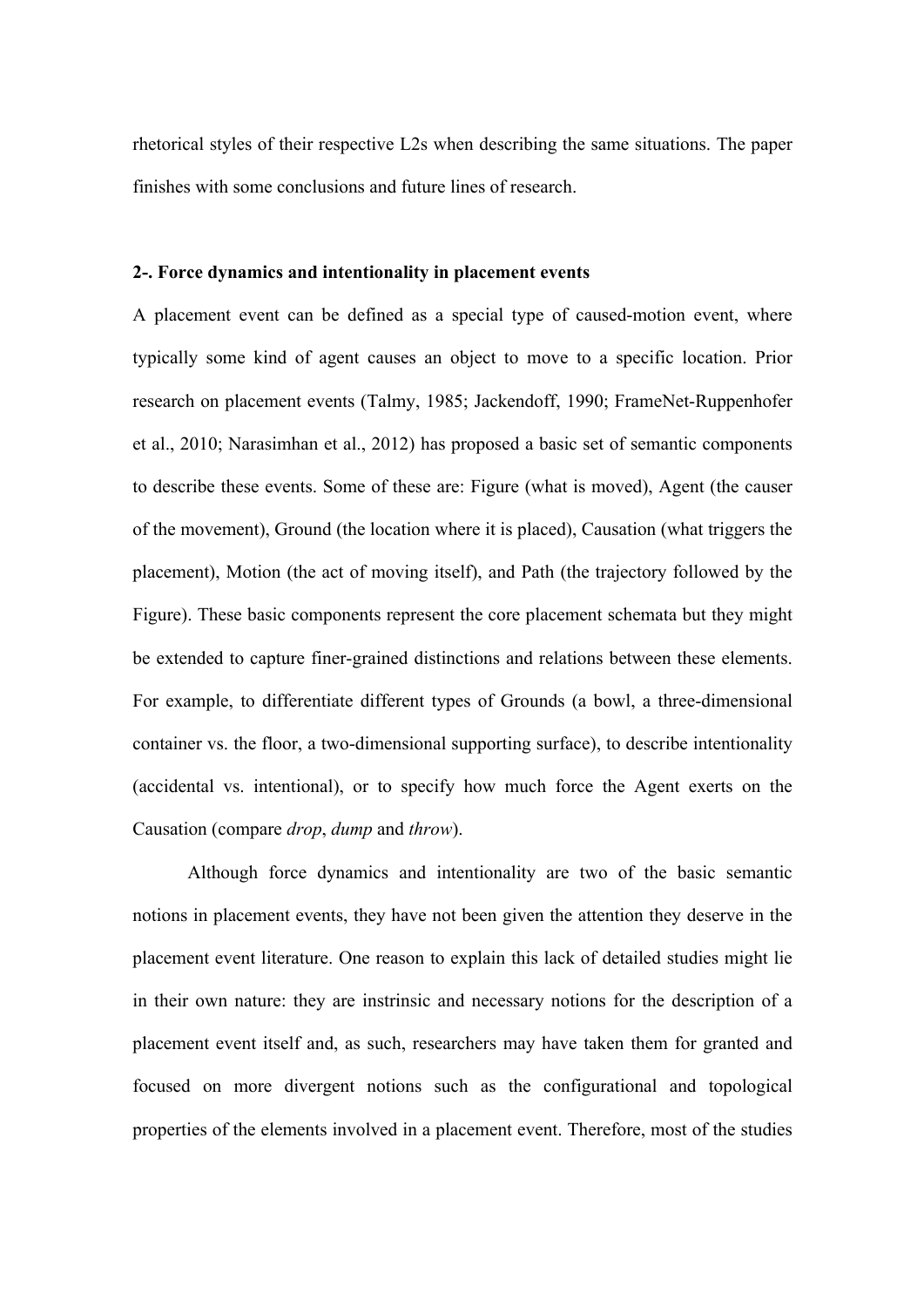on this topic might touch on the role of force dynamics and/or intentionality but without going into deeper discussion. This becomes very clear if we review the papers included in the collective volume *Events of Putting and Taking* (Kopecka & Narasimhan, 2012), a blueprint in the study of placement events from a cross-linguistic perspective. All studies followed the same methodology and collected data using the same verb-clip stimuli (Bowerman et al., 2004; Narasimhan et al., 2012). These videos were carefully designed so as to provide researchers with a set of contrastive scenes to capture different semantic components of these events (types of Figures and Grounds, use of instruments, etc.). One of the semantic notions to be contrasted was intentional vs. accidental dropping as enacted in three videos: 009 DROP BOOK ACCIDENTALLY ON FLOOR, 008 DROP BOOK DELIBERATELY ON FLOOR, and 010 TOSS BOOK ON FLOOR (see Figure 1 in section 3.2 for stills of these videos).

A quick look at the papers included in this volume reveals that most of the papers actually mention these scenes and the verbs used by speakers, but few take the question of intentionality and force dynamics further. For instance, Levinson and Brown (2012, p. 286, 288) point out that Yélî Dnye speakers have some less frequent verbs of placement that depict some force dynamic differences such as *ghay* 'fall', *pw:ono*  'drop', and *dyimê* 'fall to ground'. Kopecka's (2012) study on Polish placement events also mentions that some force dynamic verbs such as *rzucić* 'throw' and *puśic* 'drop' require an accusative PP if they express a final destination. Nouaouri (2012) explains how Moroccan Arabic speakers employ the intransitive verb *t2ah2* 'fall' in a dative of interest construction when they want to describe an accidental change of location . If the placement event is intentional they will choose between two options: the verb *t2iyyeh2* 'drop, let fall' and the verb *slah2*, *rma* 'throw, toss'. The difference between these two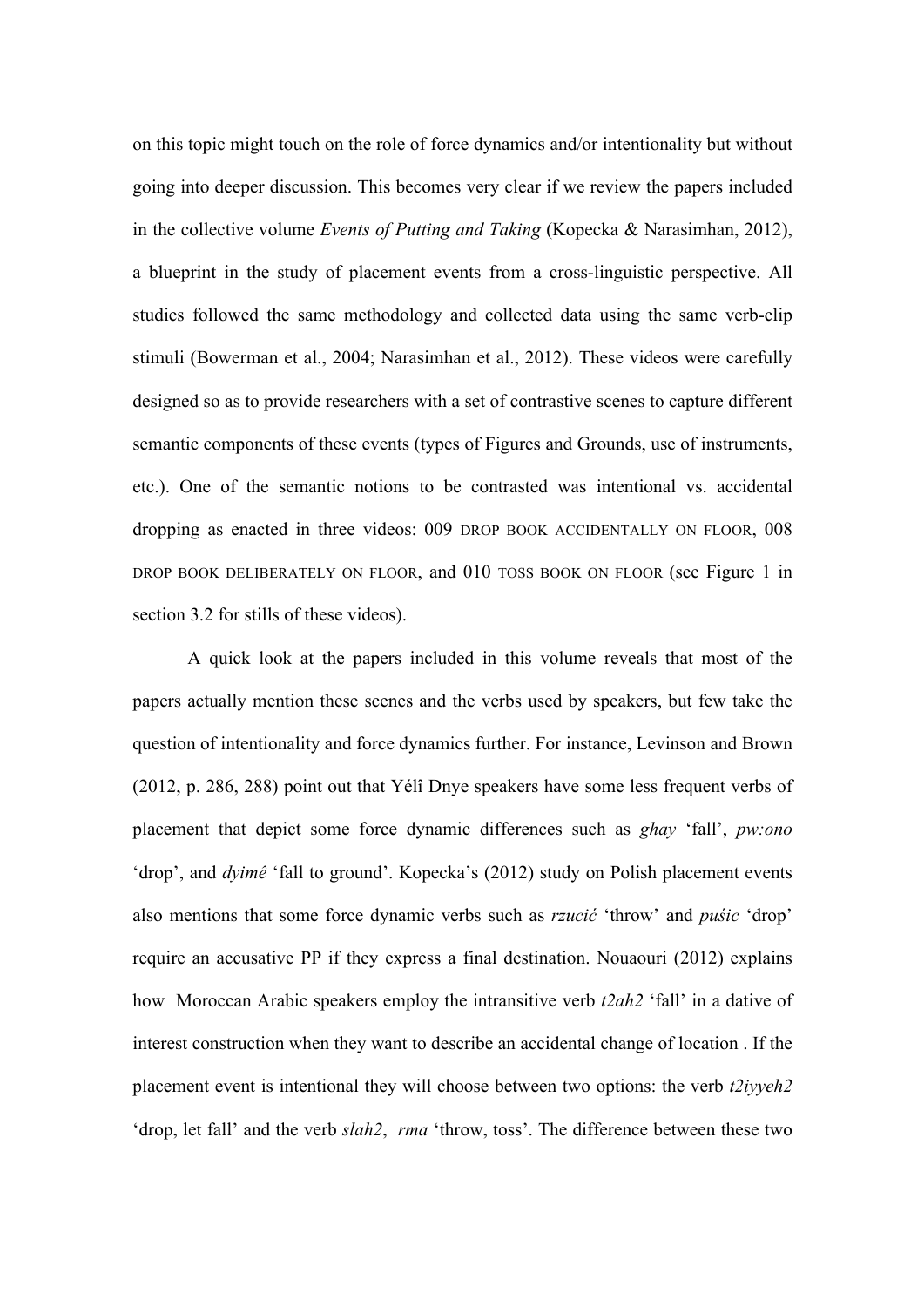options lies in the degree of force exerted. The latter pair involves a higher degree of force and this is why all speakers choose the verb *rma* 'throw, toss' to describe the 'tossing' event. Narasimhan (2012) points out that Hindi speakers prefer specific put verbs for uncontrolled movement (*gir* 'fall') over the general verb *rakh* 'put'. However, Hindi speakers do not seem to pay attention to the force dynamics since the verb *phEk*  'throw' is used for both the accidentally dropping and the tossing scenes. For Tamil speakers, on the other hand, neither intentionality nor force dynamics seem to play an important role in the categorization of these events. The general verb *pooDU* 'put/drop' is used across those scenes no matter how intentional or accidental the placement event is. Andics (2012) highlights the importance of intentionality (what he calls 'agentive control relations') in Hungarian placement events and argues that "Agentive control relations in a placement event could not sufficiently be described by specififying the relation at the Source and the Goal the relationship. Events also differed in whether the Figure was under agentive control along the motion Path or not" (2012, p. 196). As such, Hungarian speakers clearly make a distintion between prototypical cases of intentional dropping and accidental dropping by using different verbs, namely, *dob*  'throw' and *ejt* 'let fall' respectively. O'Connor (2012) notes that in Lowland Chontal, a language that typically uses compound stem predicates with information about the manner, means and shape of path of change as well as the type and posture of figure, speakers tend to use few compound stem predicates when describing accidental and intentional placement events. In these cases, speakers use the same variety of simple predicates (*ñoy*- 'lay', *mas*- 'release', *te'e*- 'drop', *te*- 'fall', *jwixko*- 'toss, throw') without taking into account the type of figure. She concludes that "these verbs have less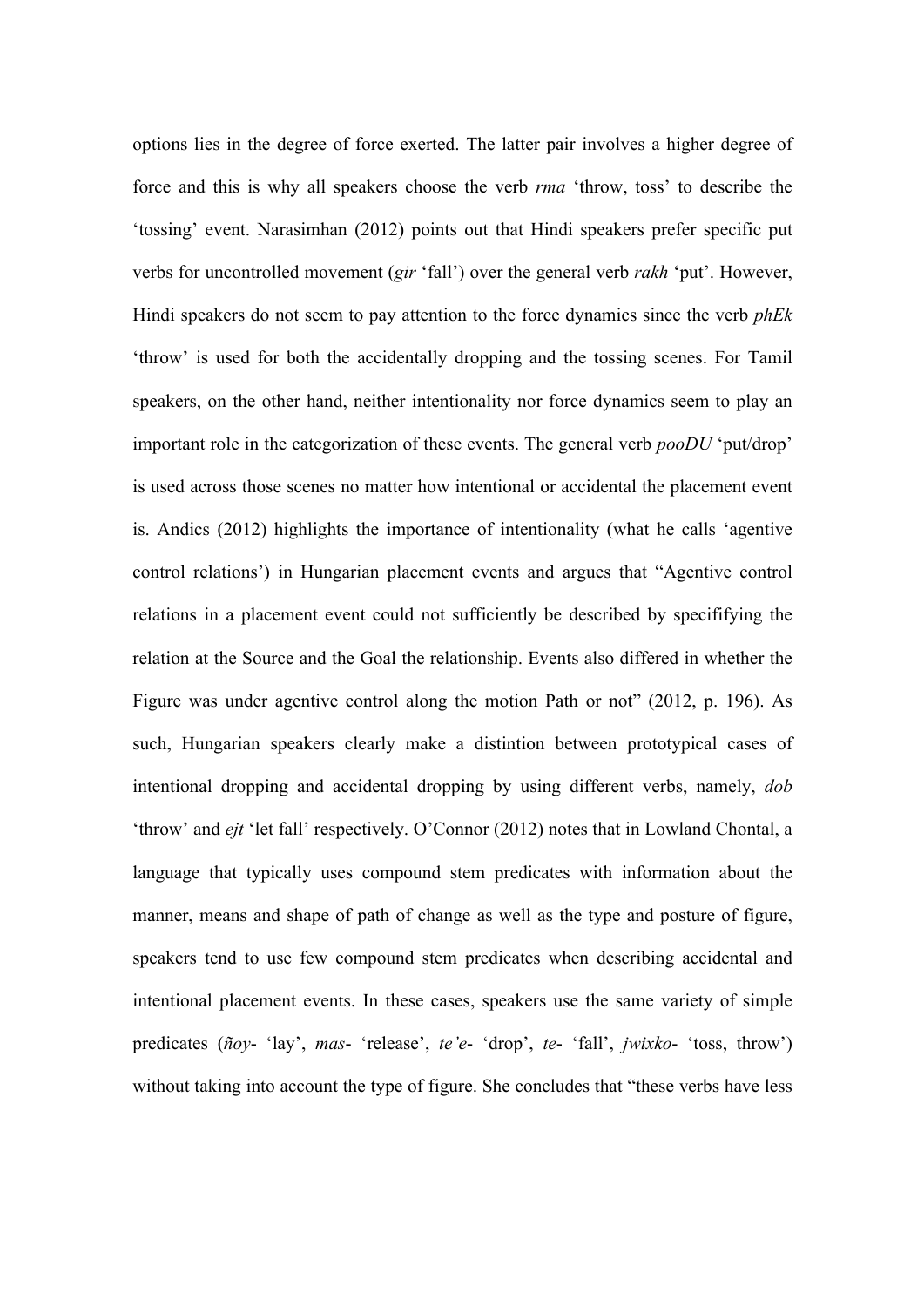to do with specific figures and more to do with perceived control of placement" (2012, p. 316).

Ibarretxe-Antuñano's (2012) description of placement events in Basque and Spanish is perhaps the most detailed account of intentionality and force dynamics in the book. This author points out that speakers of these two languages pay attention to three conceptual elements when describing placement and removal events. These three elements are (i) agency: it refers to the causer of the movement, either oneself (e.g., *the book falls down*) or an external agent (e.g., *the book is thrown out*), (ii) force dynamics, and (iii) intentionality. They interact and appear in different degrees in the semantics of the verbs and constructions used to describe these events. Ibarretxe-Antuñano (2012, p. 138) proposes the following continuum to capture these differences.

## INSERT FIGURE 1 AROUND HERE

This author illustrates this continuum with examples in Spanish as reproduced in (1) and argues that speakers divide the semantic space on the basis of the degree of intentionality that the agent shows (no intentionality in (1a) vs. intentionality (1b-e)) and the force that the agent exerts in order to move the object from one place to another (gentle in (1b) and increasingly more violent in (1c-e)).

(1) a. *se le cae el libro*

cl.3 dat.3sg falls the book

'He drops the book unintentionally'

b. *deja caer el libro*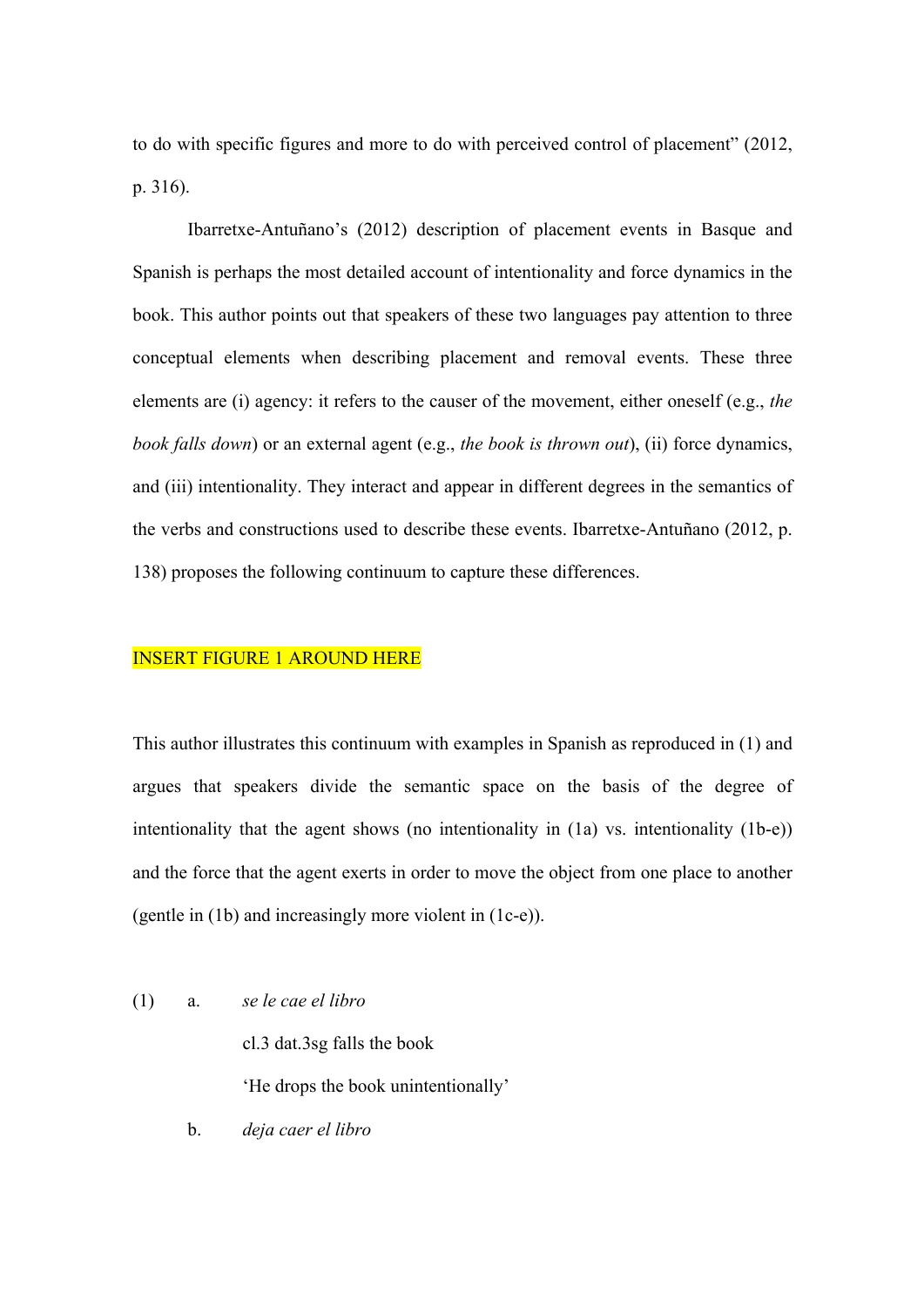allows fall the book

'He drops the book intentionally but gently'

c. *tira el libro*

throws the book

'He throws the book'

d. *lanza el libro*

throws.away the book

'He throws the book away'

e. *arroja el libro*

throws.away.violently the book

'He violently throws the book away'

Ibarretxe-Antuñano shows how Spanish and Basque NSs consistently make use of these resources to distinguish between different types of placement and removal events with a very low rate of cross-speaker variability as summarized in Figure 2. Similarly to Moroccan Arabic speakers, Spanish speakers use three different types of verbs to distinguish between unintentional and intentional events, and within the latter, between lower and higher force: *caerse*+dative 'fall CL+dative', *dejar caer* 'let fall' and *tirar* 'throw'. Basque speakers, on the other hand, differentiate between unintentional placement (the verbs *erori*, *jausi* 'fall' in the dative construction) and intentional placement, but do not seem to pay attention to differences in force dynamics since they use the same verb *bota* 'throw' both for deliberately dropping and for tossing.

## INSERT FIGURE 2 AROUND HERE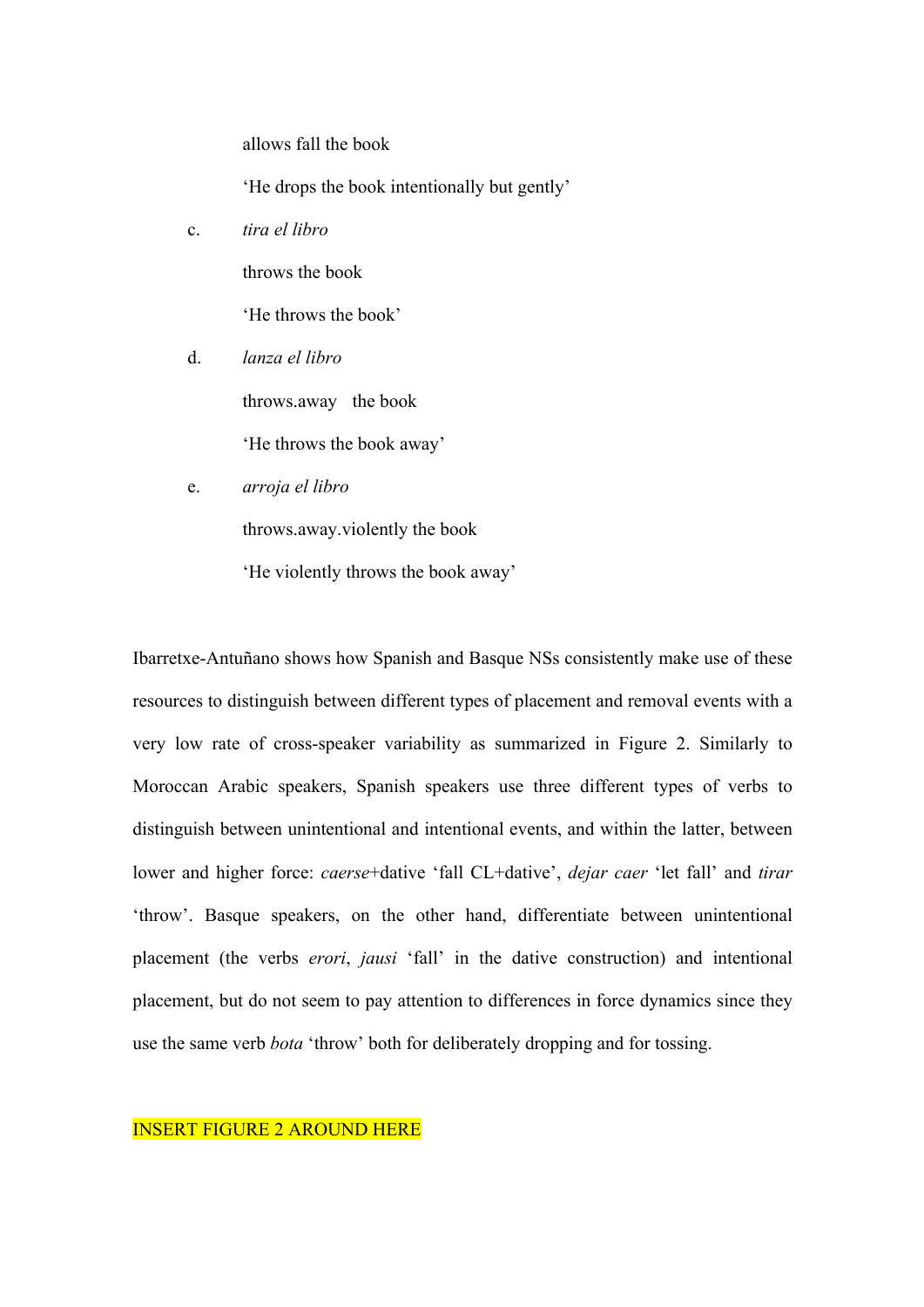What one can conclude from the studies reviewed above is that, generally speaking, all languages seem to deal with these notions of intentionality and force dynamics in one way or another. Every language provides the speaker with some specific verb that highlights the forceful (*throw*, *toss*) and/or unintentional (*let fall*) placement, but above all, these studies reveal that speakers do not pay attention to the same details; they divide the placement events in different ways. For example, Tamil speakers basically ignore these components and simply use a general verb to cover all scenes. Spanish speakers, on the other hand, do care about these distinctions and consistently discriminate different degrees of intentionality and force dynamics. In fact, it has been shown that Spanish speakers are better at remembering intentional and accidental events than English speakers. In an experimental study on causative motion, Filipović (2013) found that speakers of these two languages produced similar constructions to describe intentional caused motion actions but that Spanish speakers offered explicit information about the non-intentional character of the event. These preferences were reflected on the memory tests speakers went through. English and Spanish speakers recall intentional caused motion events equally, but Spanish performed better in those cases were accidental causation was involved.

Taking as a starting point Ibarretxe-Antuñano's (2012) previous account of placement events in Spanish, this paper explores the role of force dynamics and intentionality in the description of placement events in Danish and Spanish, both as L1 and L2. By means of a bidirectional design, this paper addresses the directionality of L2 meaning reconstruction in a single study.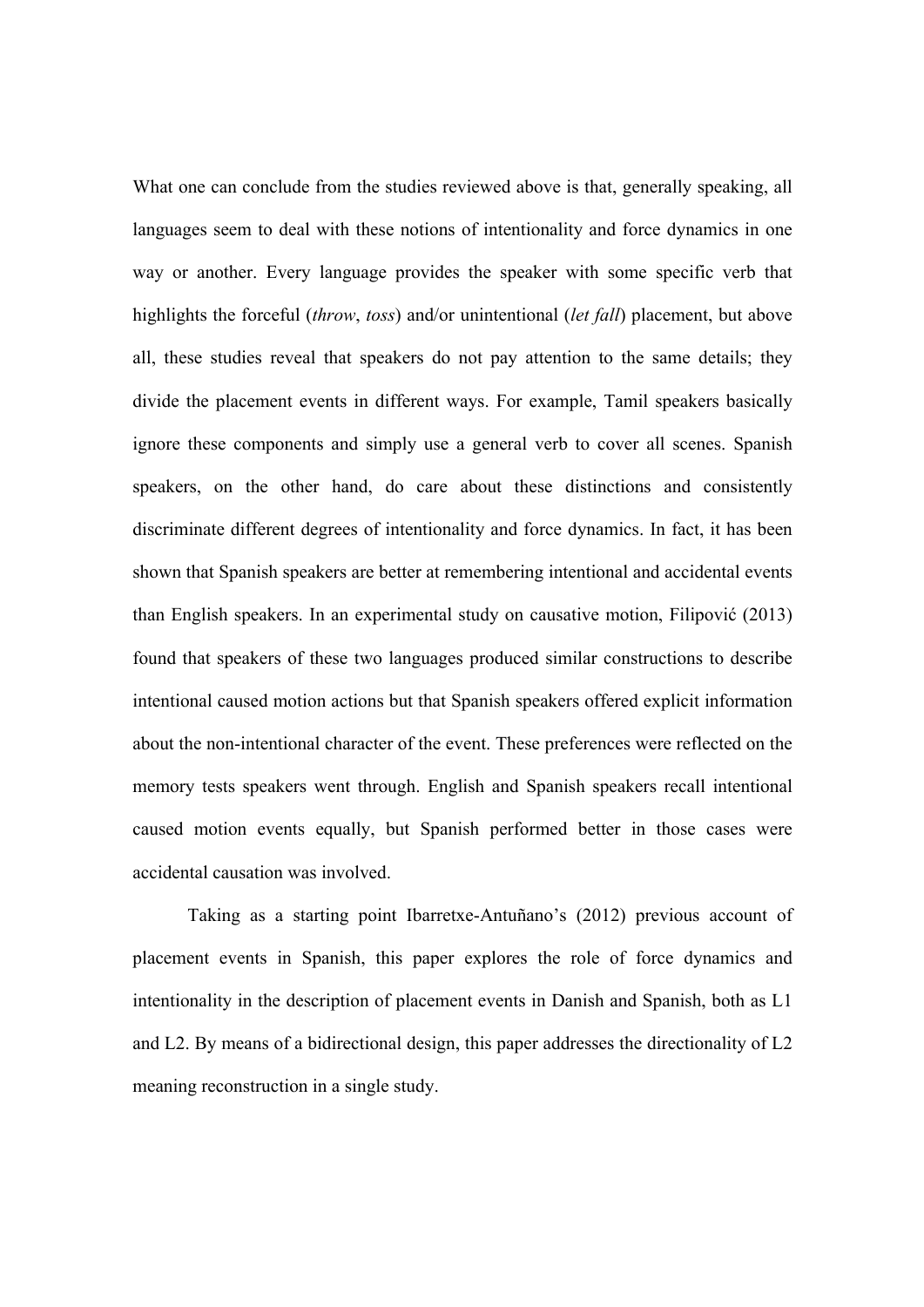The choice of these two languages is deliberate. First, Spanish and Danish show opposite patterns of conflation and distribution of semantic information in the linguistic encoding of motion and caused-motion events (Talmy, 1991). Spanish is a verb-framed (*salir corriendo* 'exit running') and positional-less language (*estar* 'stative be') (Ameka & Levinson, 2007; Cadierno, 2004) whereas Danish is a satellite-framed (*løbe ud* 'run out') and a positional verb (*ligge* 'lie', *stå* 'stand') language. This complementary characterization makes them perfect candidates for the kind of bidirectional second language acquisition study we develop in this paper. Second, although this is not the goal of our study, our data can be further used to explore the issue of intratypological variation within genetically-similar languages (Hijazo-Gascón & Ibarretxe-Antuñano, 2013). Third, the last reason is convenience: our previous research in (caused-)motion events (Cadierno, 2004; Ibarretxe-Antuñano, 2012) provide us with ready-available speakers, previously-analyzed data and good knowledge of the two languages in question both from an L1 and L2 perspective.

To the best of our knowledge, this is the first study that focuses on these two semantic components from a bidirectional perspective. Our main research questions are two:

- Are there cross-linguistic differences with respect to force dynamics and intentionality in the verbalization of placement event verbs between Spanish and Danish?
- If so, what are the implications for Spanish and Danish L2 learners whose L1 and L2 do not share the same force dynamic and intentionality patterns?

## **3. Methodology**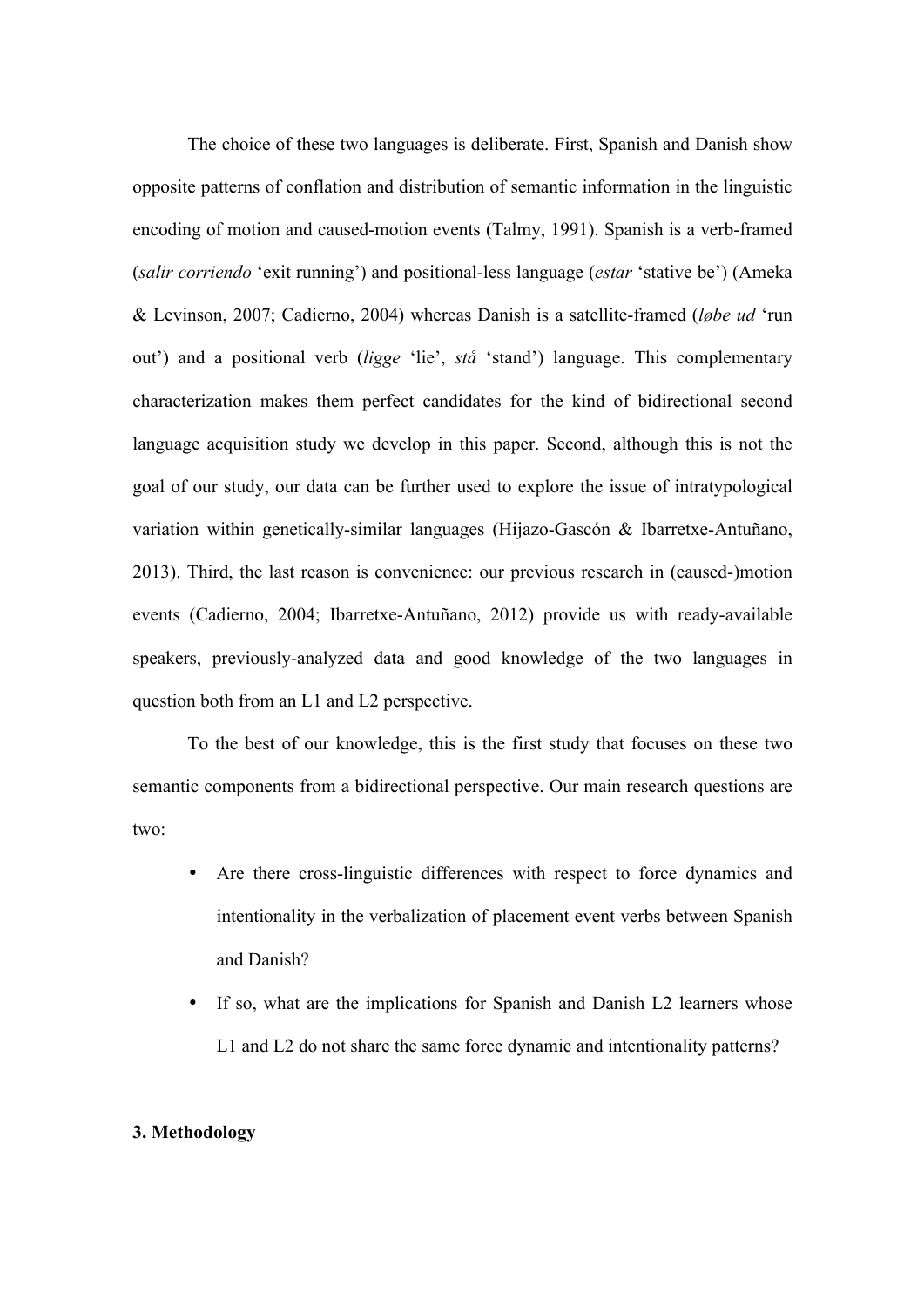### 3.1. Participants

The results presented here are part of a wider project that studies placement and removal events in Danish and Spanish in L2 acquisition. There were a total of 52 participants in this study: 10 NSs of Spanish (2 male and 8 female), 14 NSs of Danish (4 male and 10 female), 14 adult Danish learners of L2 Spanish (3 male and 11 female) and 14 adult Spanish learners of L2 Danish (2 male and 8 female). The NS data were collected among university students in Spain (University of Zaragoza) and in Denmark (University of Southern Denmark). These informants can be characterized as functional monolinguals as they were not studying English or any other L2 at the time of data collection and the languages that they used in their daily lives were Spanish and Danish, respectively (Brown & Gullberg, 2012). Neither group reported knowledge of the other language. At the time of data collection, the Spanish learners of L2 Danish were all studying Danish at the Escuela Oficial de Idiomas (Official School of Languages) in Madrid.<sup>1</sup> Their level of proficiency was also in between B1 and B2 according to the Common European Framework of Reference (CEFR). The Danish learners of L2 Spanish were first-year students of this language at a Danish university. Their level<sup>2</sup> of Spanish proficiency was in between B1 and B2 according to the CEFR.

In addition to the placement tests, learners in both groups filled out a language background questionnaire in their native languages where they were asked about their exposure to Spanish and Danish, respectively, in both formal and informal settings and were asked to self-evaluate their level of L2 proficiency in the various languages that

<sup>&</sup>lt;sup>1</sup> Official Schools of Languages in Spain are regulated by an Organic Law of 2006 and provide teaching in numerous foreign languages.

<sup>2</sup> Their level was tested through the use of the online test of the Cervantes Institute (http://ave.cervantes.es/prueba\_nivel/default.htm), a governmental agency devoted to teach and promote the Spanish language and culture internationally.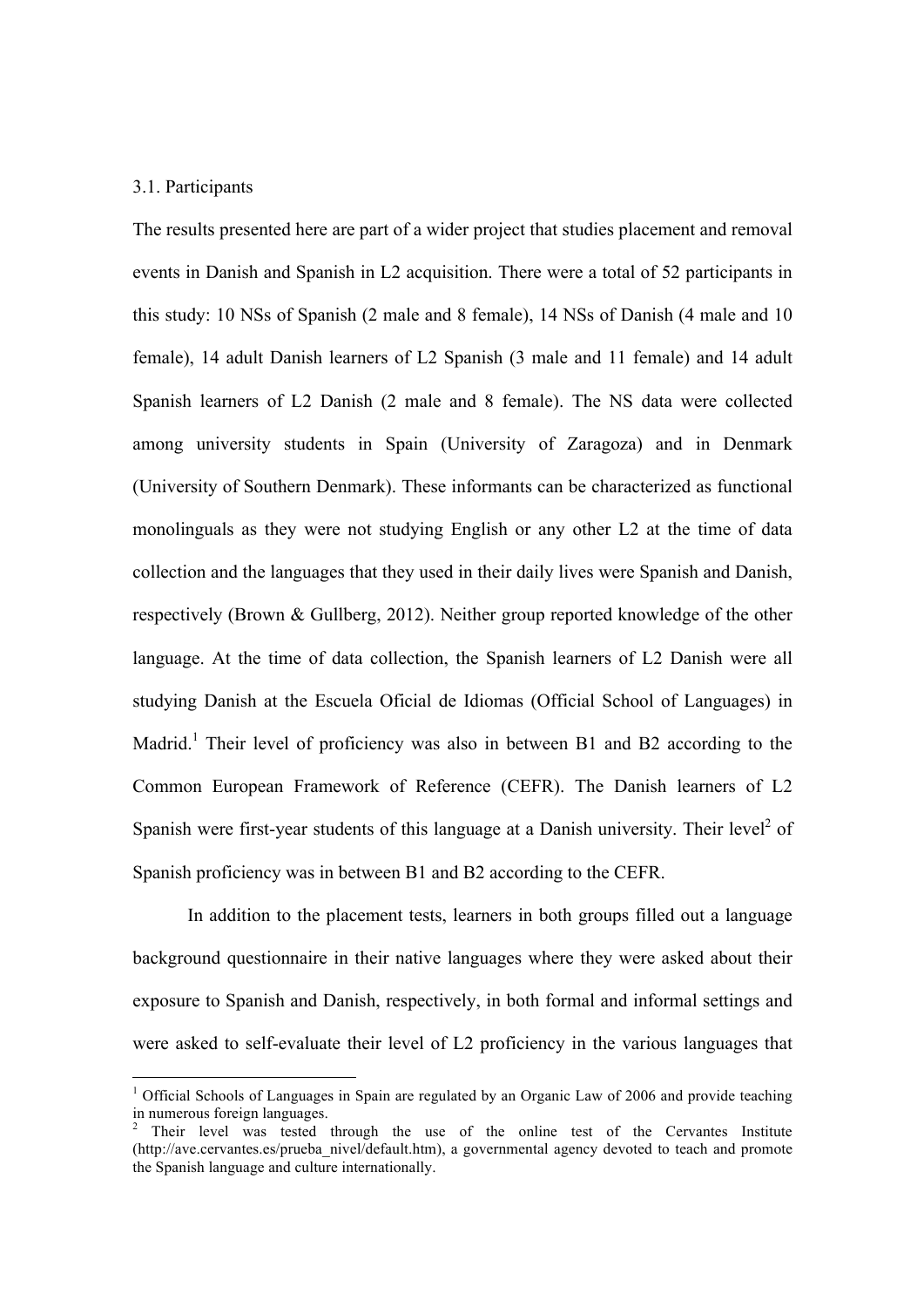they knew. The L2 Spanish learner group had all studied Spanish in high school for three years (approximately 235 hours) and most of them had lived and studied Spanish in a Spanish-speaking country for a period ranging from two months to one and half years. All participants reported good knowledge of English and some of them reported some knowledge of other languages such as German and Greek. The L2 Danish learner group had lived and studied Danish in Denmark for a period ranging from one month to four years. All the learners but one reported advanced knowledge of English and some of them reported some knowledge of other languages such as German, French and Italian.

## 3.2. Data collection

Data were collected with the stimuli of the PUT task, designed at the Max Planck Institute for Psycholinguistics in Nijmegen, The Netherlands (Bowerman et al., 2004; Kopecka & Narashiman, 2012). This task consists of 61 short video clips arranged in three different randomized orders. Each video shows a human actor performing a caused motion event. The scenes vary along a series of dimensions, such as the nature and spatial configuration of the Figure and the Ground and the manner in which the Figure is moved. Although our data were collected using the full video set (61), this study focuses only on a subset of placement events (8 videos). Removal events are not considered in this paper. Table 1 shows the list of the 8 video clips used in this study.

## INSERT TABLE 1 AROUND HERE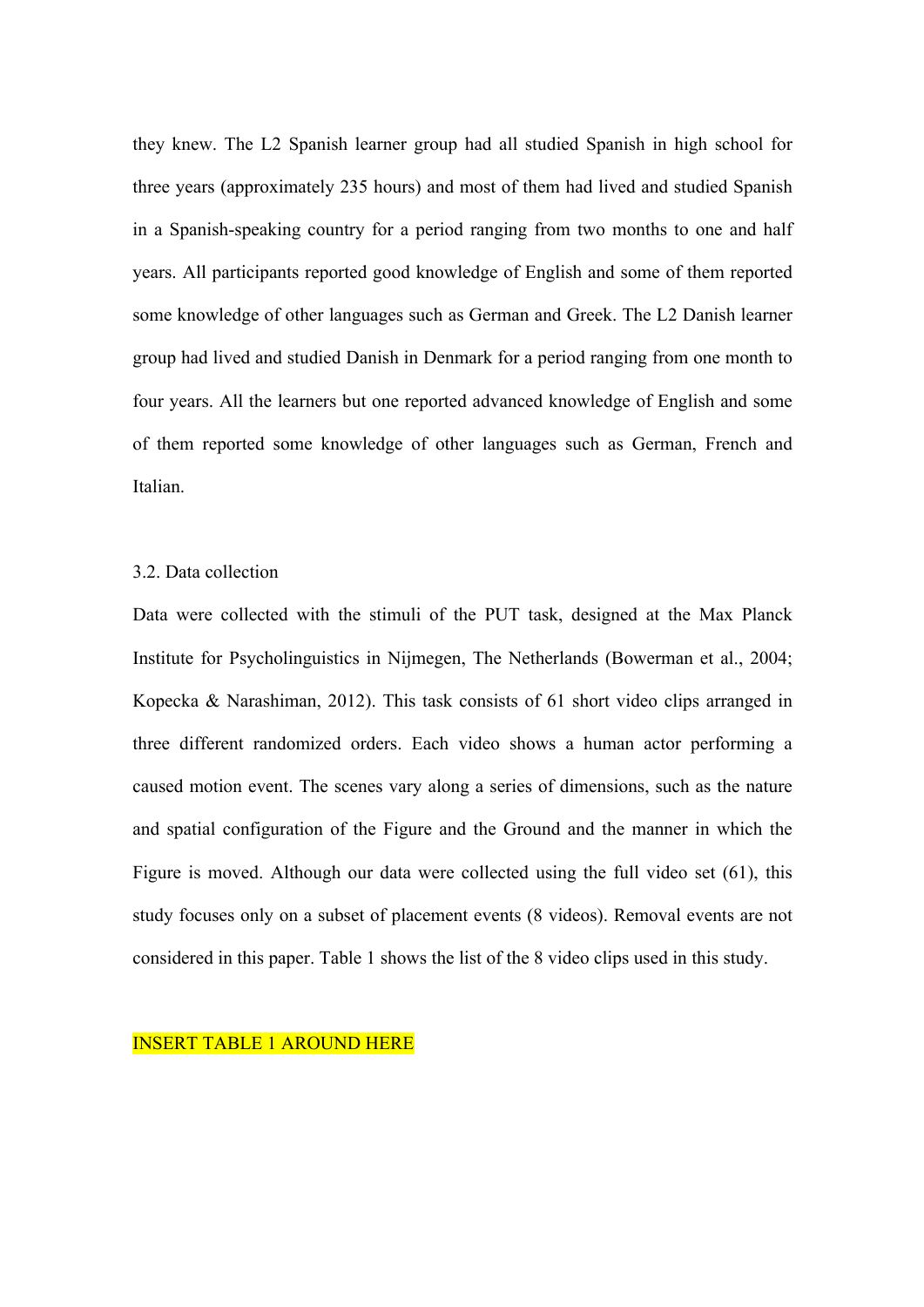This subset of videos was specifically selected to investigate the role of force dynamics and intentionality in the description and acquisition of placement events. The difference between intentional and accidental placement events was taken into consideration in the design of these video stimuli (contrast videos 009 and 008), but none of them was specifically developed to uncover differences in force dynamics. However, previous research in this area suggests that speakers distinguish different degrees of force dynamics in placement events (Ibarretxe-Antuñano, 2012). Group A consists of three videos were the placement event occurs with different degrees of force dynamics and intentionality. Group B consists of 5 videos were all placement events are intentional but differ in their force dynamics.

Each participant watched one video clip at a time and was asked to describe the event shown to the experimenter. In the case of the learners, they were told that if they did not know the name for a given object in the video, they could use words like 'that' or 'that thing' or ask the experimenter. If asked, the experimenter provided the Spanish / Danish nouns for the Figure object or the Ground (e.g., Spanish *libro* 'book') but never for the L2 verbs required to describe the placement event in question.

## **4. Analysis**

#### 4.1. Different intentionality and different force dynamics in Group A

As mentioned in previous sections, the semantic elements of force dynamics and intentionality reveal to be important in the description of placement events in Spanish (Ibarretxe-Antuñano, 2012). In order to test how similar or different native speakers of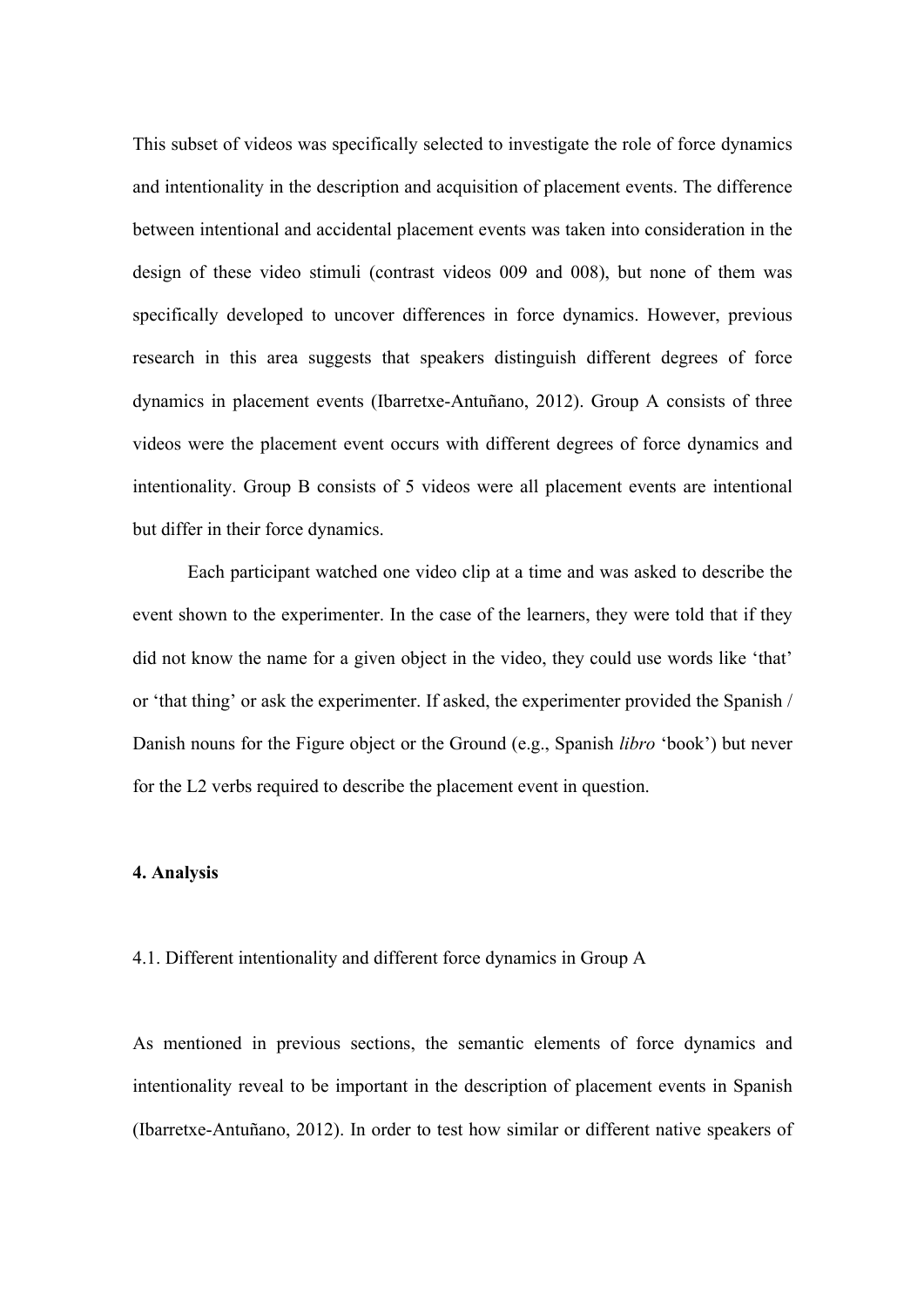Danish and Spanish deal with these two components in placement events, we selected the data from three videos designed to contrast intentionality (see Table 1, Group A). In contrast to prototypical placement events, the Agent in these three video clips does not maintain manual control of the Figure object until it reaches the Ground. Table 2 shows the semantic categories—verbs—used for each scene by each native informant group.

### INSERT TABLE 2 AROUND HERE

As shown in Table 2, L1 Spanish speakers used a total of five different verbs: the construction *caerse+*dative 'fall CL+dative' for scene 009 (e.g., *se le cayó el libro* 'the book fell on him'); two verbs, *dejar caer* 'let fall' (if the speakers consider the Agent did it without intentionality) and *tirar* 'throw' (if they consider the Agent did the action on purpose), for scene 008, and three verbs for scene 010: *tirar* 'throw', *lanzar* 'throw away', and *arrojar* 'throw away violently', but the latter two only with one token each. L1 Danish speakers use a total of seven different verbs. They employed two verbs, *tabe* 'drop, lose', and *spilde* 'spill', for scene 009; five verbs for scene 009: *smide* 'throw', *tabe* 'drop, lose', *lade falde* 'let fall', *lægge* 'lay', *give* 'give', and *kaste* 'throw away violently'; and two verbs, *smide* 'throw' and *kaste* 'throw away violently', for scene 010. Despite the diversity of verb types in Danish and, to a lesser extent in Spanish, it is important to underline that the tokens per verb differ. Thus, in Danish each scene has one or two predominant verbs: the verb *tabe* 'drop, lose' for scene 009, the verb *smide* 'throw' and *tabe* 'drop, lose' for scene 008, and the verbs *smide* 'throw' and *kaste* 'throw away violently' for scene 010.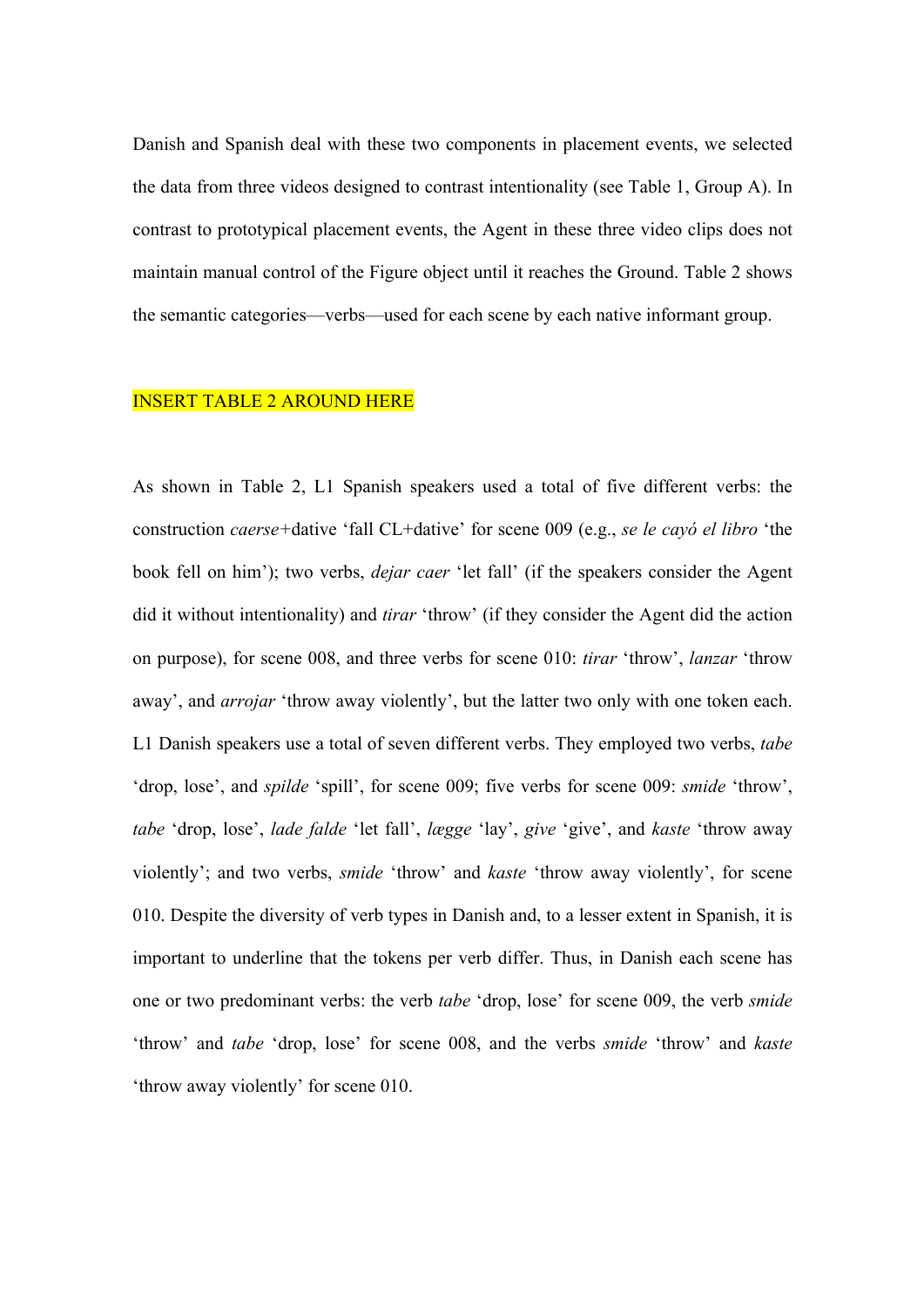In sum, both Spanish and Danish NSs seem to be aware of the differences between the intentionality and force dynamics in these three scenes. If we only focus on those verbs with higher number of tokens, we find a similar distribution of categories in these two languages. Three categories in Danish: *tabe* 'drop, lose', *smide* 'throw' and *kaste* 'throw away violently', and three in Spanish: *caerse+*dat 'fall CL+dat', *dejar caer* 'let fall', and *tirar* 'throw'. Perhaps the two main differences lie in the number of tokens per verb category, with Spanish speakers being more consistent than Danish speakers, and, more importantly, the boundaries between these categories. Spanish speakers clearly differentiate (i) between accidental and intentional dropping, the construction *caerse*+dat 'fall CL+dat' is only used for scene 009, whereas Danish speakers used *tabe* 'drop, lose' for scenes 009 and 008, and (ii) between intentional dropping and intentional throwing, with the verb *dejar caer* 'let fall' only being used for scene 008, whereas Danish speakers used the verb *smide* 'throw' for scenes 008 and 010. Although the number of tokens is minimal, one per verb, it is also interesting to point out that Spanish speakers followed this continuum of increasing force dynamicity quite nicely: *tirar* 'throws' appears in both intentional scenes 008 and 010, but only in the latter the verbs *lanzar* 'throw away' and *arrojar* 'throw away violently' make their appearance. In Danish, on the other hand, both the verbs *smide* 'throw' and *kaste* 'throw away violently' turn up in these two scenes.

On the basis of the L1 data, the L2 learners in these two languages do not have to move between a different number of categories, since both languages have three basic categories for each scene, but they have to learn to distinguish between the boundaries among these categories. Table 3 summarizes the verbs used by L2 Spanish and L2 Danish learners.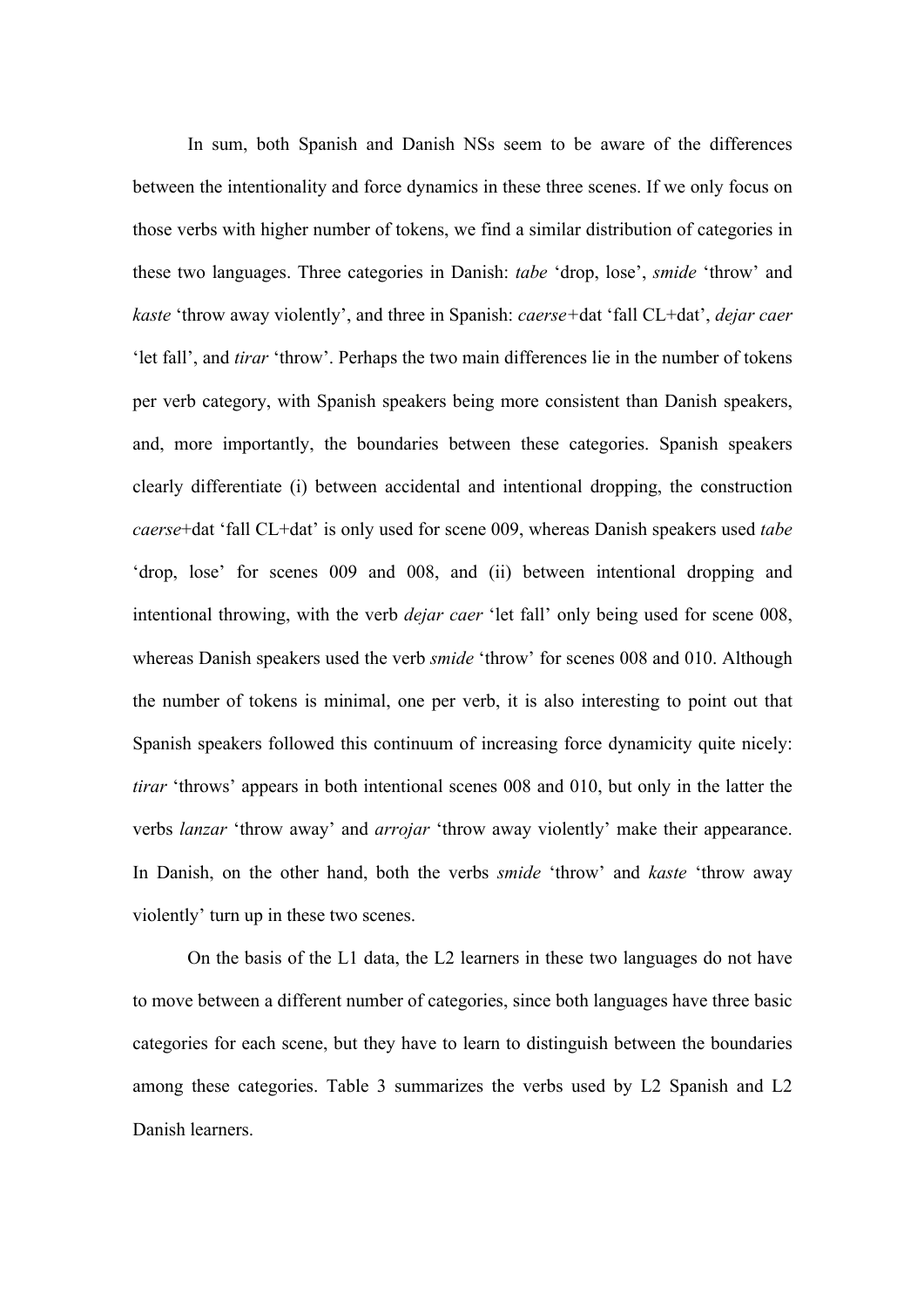## INSERT TABLE 3 AROUND HERE

As shown in Table 3, the L2 Spanish learner group employed a total of twelve different verbs. For the first scene—DROP BOOK ACCIDENTALLY ON FLOOR—the learners used *caerse+*dat 'fall CL+dat', *perder* 'lose', *estar* 'be', *llevar* 'take', *pedir* 'ask', and *tener* 'have'. The descriptions for the video DROP BOOK DELIBERATELY ON FLOOR show the use of nine different types of verbs with very few tokens each: *caer* 'fall', *estar* 'be', *perder* 'lose', *caerse* 'fall+refl. pronoun', *dejar caer* 'let fall', *lanzar* 'throw away', *quitar* 'remove', *tirar* 'throw', and *tocar* 'touch'. Finally for the video TOSS BOOK ON THE FLOOR the learners used the verbs *perder* 'lose', *irse* 'go away', *lanzar* 'throw away', *quitar* 'remove', *saltar* 'jump', *tener* 'have', and *tirar* 'throw', but all with very low frequencies once again. The learners' use of the verbs thus do not coincide with the verbs used by the Spanish NSs. They used eight verbs that were not employed by the Spanish NS group and out of the five verbs that were used by both the NS and the learner groups, only two—*dejar caer* 'let fall' and *tirar* 'throw'—cover the appropriate semantic categories, but with a very low token, one speaker per verb in each scene. Other verbs such as *lanzar* 'throw' and *caerse* 'fall+refl. pronoun' were used across categories. This reveals that Spanish L2 learners, contrary to what native speakers do, do not make clear distinctions between intentional vs. accidental dropping, and between intentional dropping and throwing. In addition, cross-linguistic influence in the form of semantic transfer seems to be present in the learners' use of the Spanish verb *perder* 'lose'. Semantic transfer refers to the "use of an authentic target-language word with a meaning that reflects the influence from the semantic range of a corresponding word in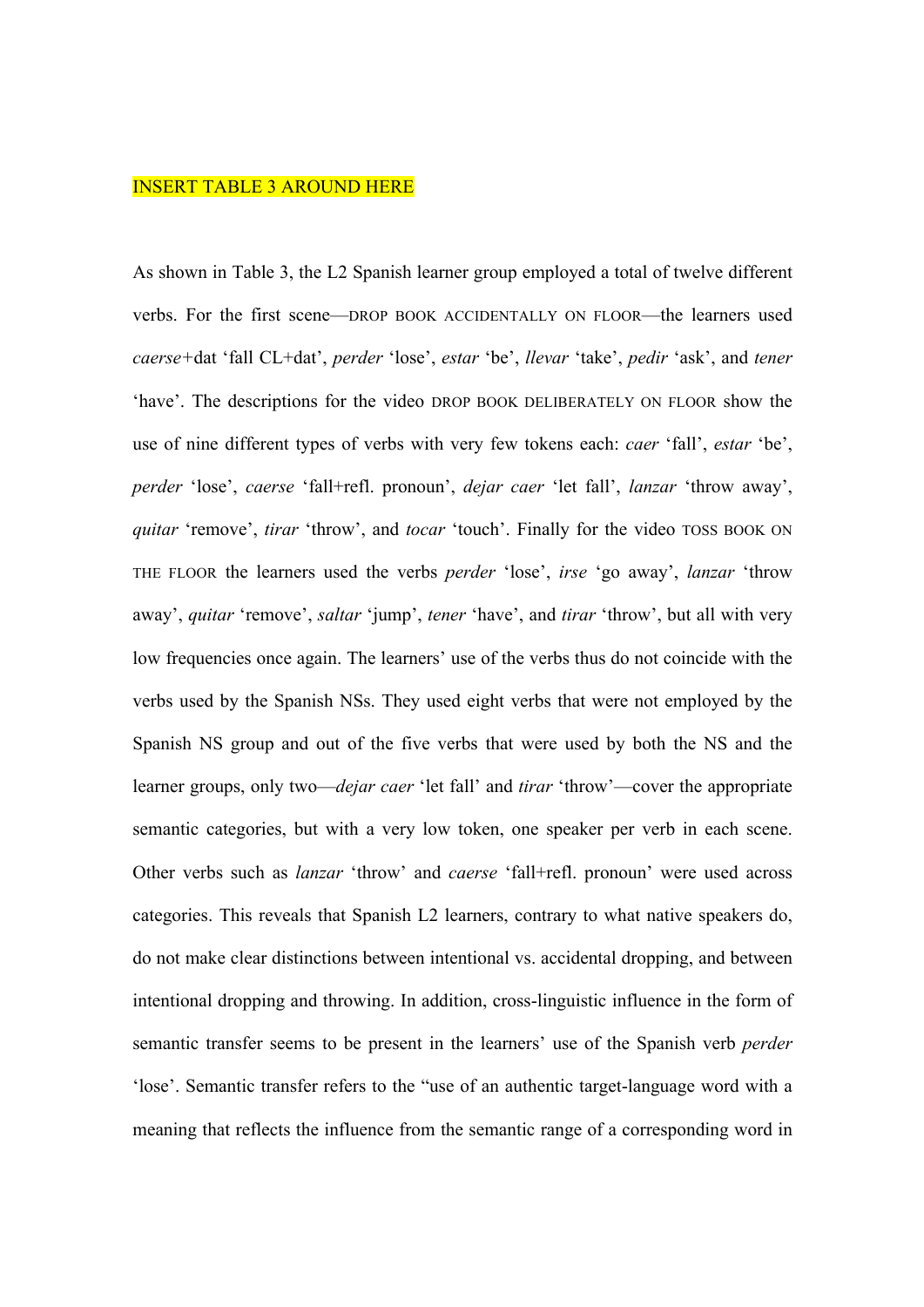another language" (Jarvis & Pavlenko, 2008: 75). The Danish verb *tabe* has two meanings: 'to drop an object' and 'to lose an object', and the learners seem to use the Spanish translation of the inappropriate linguistic label—*perder* 'lose'—in a context where they should have employed the alternative construction *dejar caer* 'let fall'.

The L2 Danish learner group employed a total of seventeen verbs. For the scene DROP BOOK ACCIDENTALLY ON FLOOR, the learners used six different verbs: *falde* 'fall', *bære* 'carry', *gå* 'walk', *tabe* 'drop', *blive* 'stay', and *slå* 'hit'; for the scene DROP BOOK DELIBERATELY ON FLOOR, they used eleven different verbs with very few tokens each: *falde* 'fall', *droppe* 'drop', *dumpe* 'fall, drop', *gå* 'walk', *have* 'have', *kaste* 'throw away violently', *lægge* 'lay', *tabe* 'drop', *tage* 'take', *sætte* 'set', and *slå* 'hit'. Finally, when describing the scene TOSS BOOK ON FLOOR, the learners used nine different verbs, again with few tokens each: *putte* 'put, put in', *lægge* 'lay', *falde* 'fall', *have* 'have', *ligge* 'lie', *smide* 'throw', *tabe* 'drop', *tage* 'take', and *trække* 'pull'. The learners' use of the verbs do not coincide either with the verbs employed by the Danish NSs or with their frequencies. On the one hand, there are five verbs that are used by both the NS and the learner groups (*lade falde* 'fall', *lægge* 'lay', *kaste* 'throw away violently', *smide* 'throw', *tabe* 'drop, lose'), but they do not reflect the same semantic categories. On the other, there are thirteen verbs that were not used by the Danish NSs (*bære* 'carry', *blive* 'stay', *droppe* 'drop', *dumpe* 'drop', *falde* 'fall', *gå* 'walk', *have* 'have', *ligge* 'lie', *putte* 'put, put in', *sætte* 'set', *slå* 'hit', *tage* 'take', and *trække* 'pull'). Despite the typetoken diversity in these data, it might be possible to draw a few insights. First, it is interesting to notice that, despite of not coinciding with the Danish native speakers' verb choices, L2 Danish learners seem to be aware of the accidental vs. intentional dropping and the force dynamics involved. The number of tokens per verb is not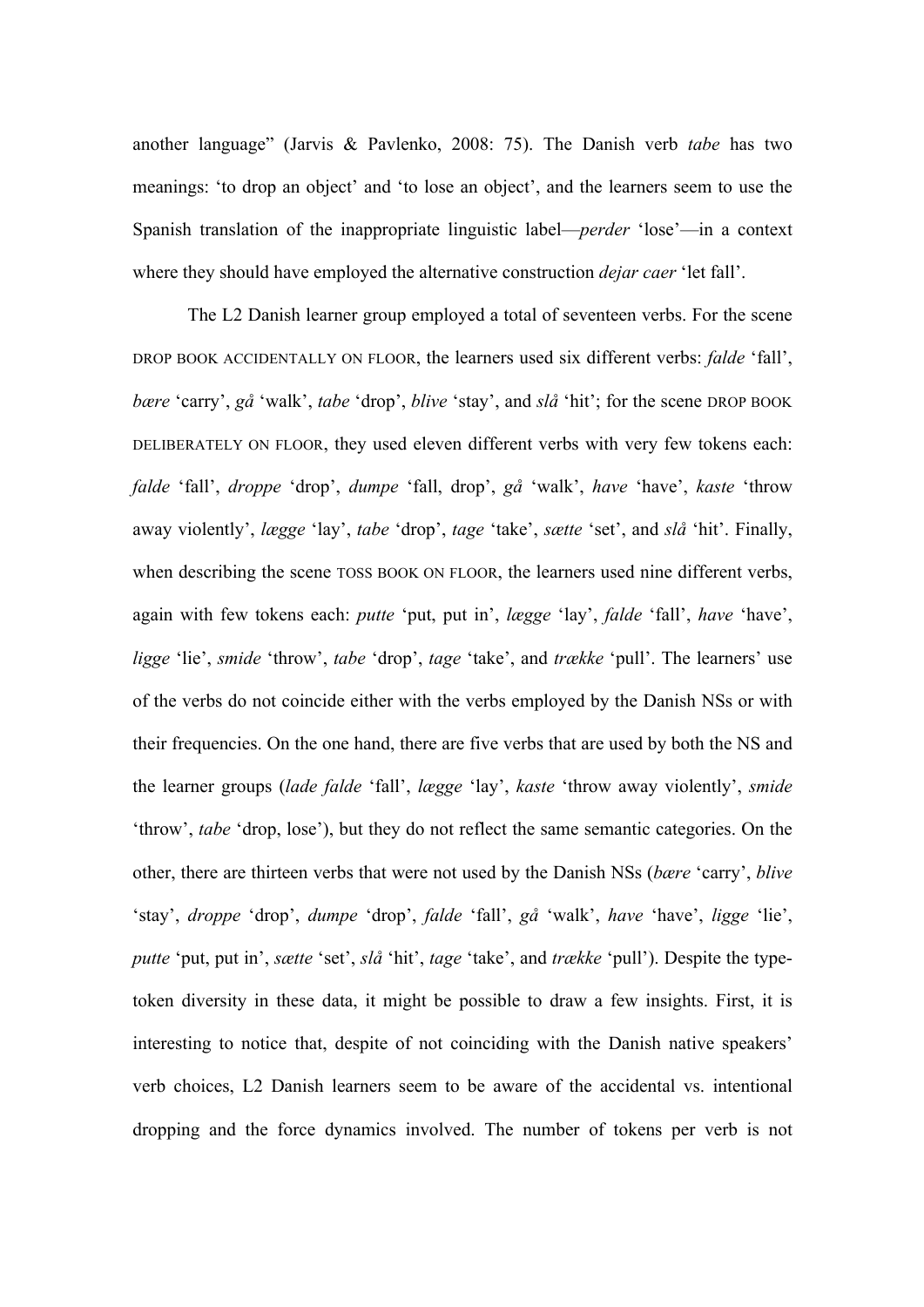sufficient enough to propose any significant results, but if we closely look at the choice of verbs, some tendencies arise. For the accidental dropping scene, six learners chose the verb *falde* 'fall' (the verb type with the highest token agreement) and two the verb *tabe* 'drop, lose'. The verb *falde* 'fall' does not turn up in the native data but it is very close to the preferred construction in L1 Spanish speakers for the same video. For the intentional dropping, on the other hand, learners used some verbs that mean 'drop' in Danish, *droppe, dumpe* and *tabe* (only this is in L1 Danish), plus the verb *kaste* 'throw away violently'.

Two tendencies seem to be present in the two L2 learner data in comparison with the two L1 NS data. The first is that both learner groups made use of non-caused motion verbs when describing the placement scenes (e.g., Sp. *estar* 'be (stative)', *tener* 'have'; Da. *gå* 'walk', *have* 'have'). These verbs were not used by the corresponding NS groups. The second tendency is that a greater variety of verbs per scene were used by the two learner groups as compared to the corresponding NS group.

Similar results are obtained if we include the whole set of 31 video stimuli (see Cadierno et al., forthcoming). For this analysis, which includes a larger set of videoclips, we calculated the Simpson's Diversity Index for the four participant groups. The Simpson's Diversity Index, which varies between 0 and 1, measures speakers' degree of consistency when describing a given scene. The higher the value of D, the higher degree of consistency there is in the verbs used by each group. We first calculated D for each video clip and for each participant group separately and then we calculated the mean D for each informant group. Simpson's Diversity Index was calculated using the following formula:  $D = (ni - 1) / N (N - 1)$ . Ni is the total number of occurrences of a particular verb (e.g., *lægge* 'lay') and N is the total number of all verbs. The results of this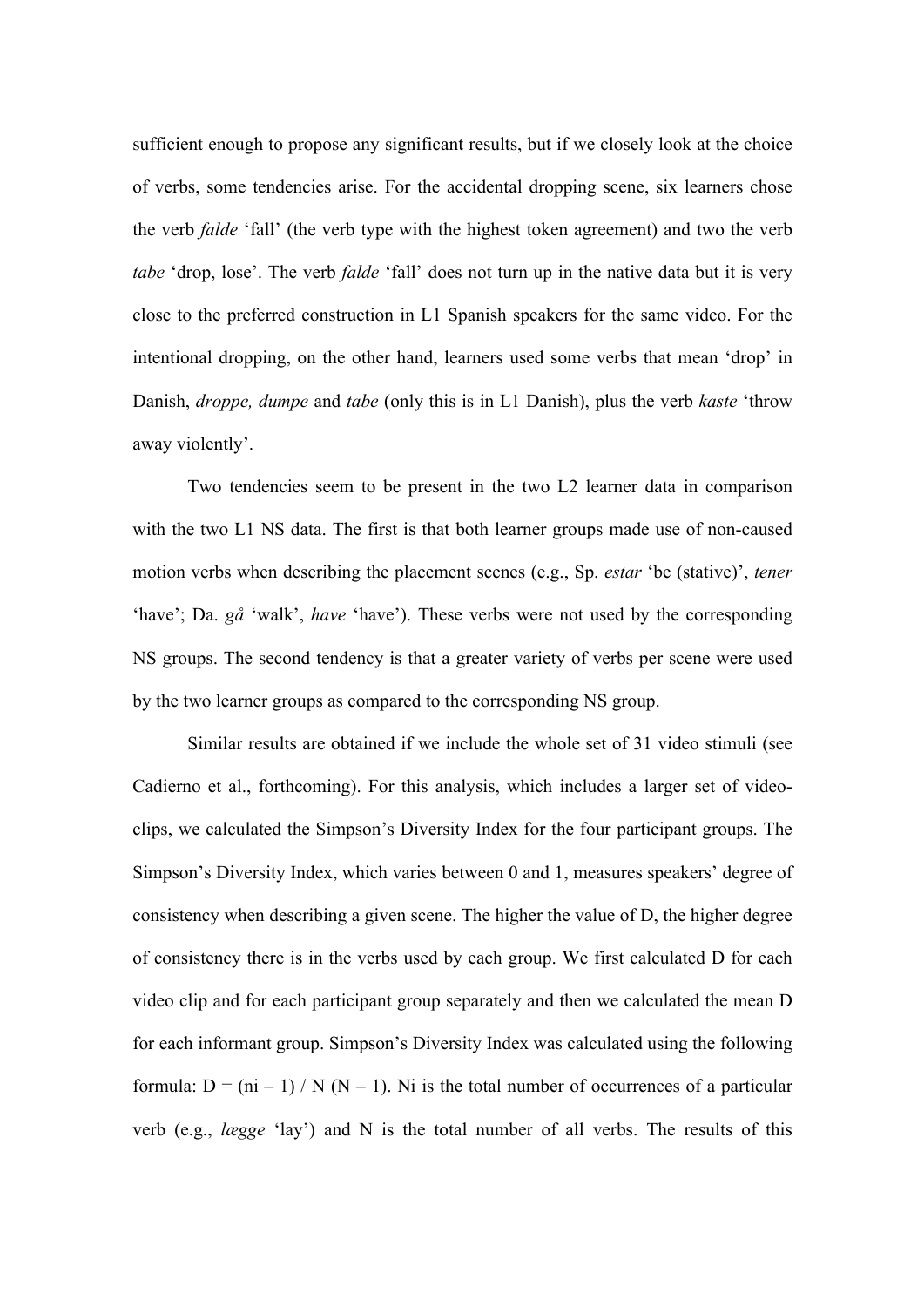analysis revealed a higher degree of consistency for the two NS groups in comparison with the two learners groups. The D value for the L1 Spanish group was 0.56 whereas the D value for the L2 Spanish group was 0.32 (95% CIs for was 0.48-0.64 for the former, and 0.27-0.37 for the latter). Similarly, the D value for the L1 Danish group was 0.57 whereas the D value for the L2 Danish group was 0.24 ((95% CIs for was 0.48- 0.67 for the former, and 0.18-0.30 for the latter). A Kruskal Wallis one-way analysis of variance by ranks test conducted on this data again revealed a significant difference between the groups  $(X2 (3) = 47.3401$ ;  $p = 0.000$ ). The results of the post-hoc analysis using Mann-Whitney tests with Bonferroni corrections showed significant differences between each L1 NS group and its corresponding L2 learner group, i.e., between L1 Spanish and L2 Spanish ( $p = 0.000$ ;  $Z = 4.405$ ;  $r = 0.559$ ) and between L1 Danish and L2 Danish ( $p = 0.000$ ;  $Z = 5.05$ ;  $r = 0.641$ ). No significant differences were found between the two NS groups ( $p = 0.953$ ;  $Z = -0.063$ ;  $r = -0.008$ ) and between the two learner groups even though the significance level is borderline ( $p = 0.061$ ;  $Z = 2.577$ ; r  $= 0.327$ ). In other words, the two NS groups were significantly more consistent when describing the video clips than the two learner groups.

### 4.2. Different force dynamics and same intentionality in Group B

Results from the previous study revealed that the distribution of force dynamics was not exactly the same in Danish and Spanish. NSs in these languages are aware of the different degrees of force in dropping and throwing but the subtle differences and boundaries among these events seem to be problematic for the L2 learners As a followup study, we decided to select another group of videos (Group B in Table 1 above)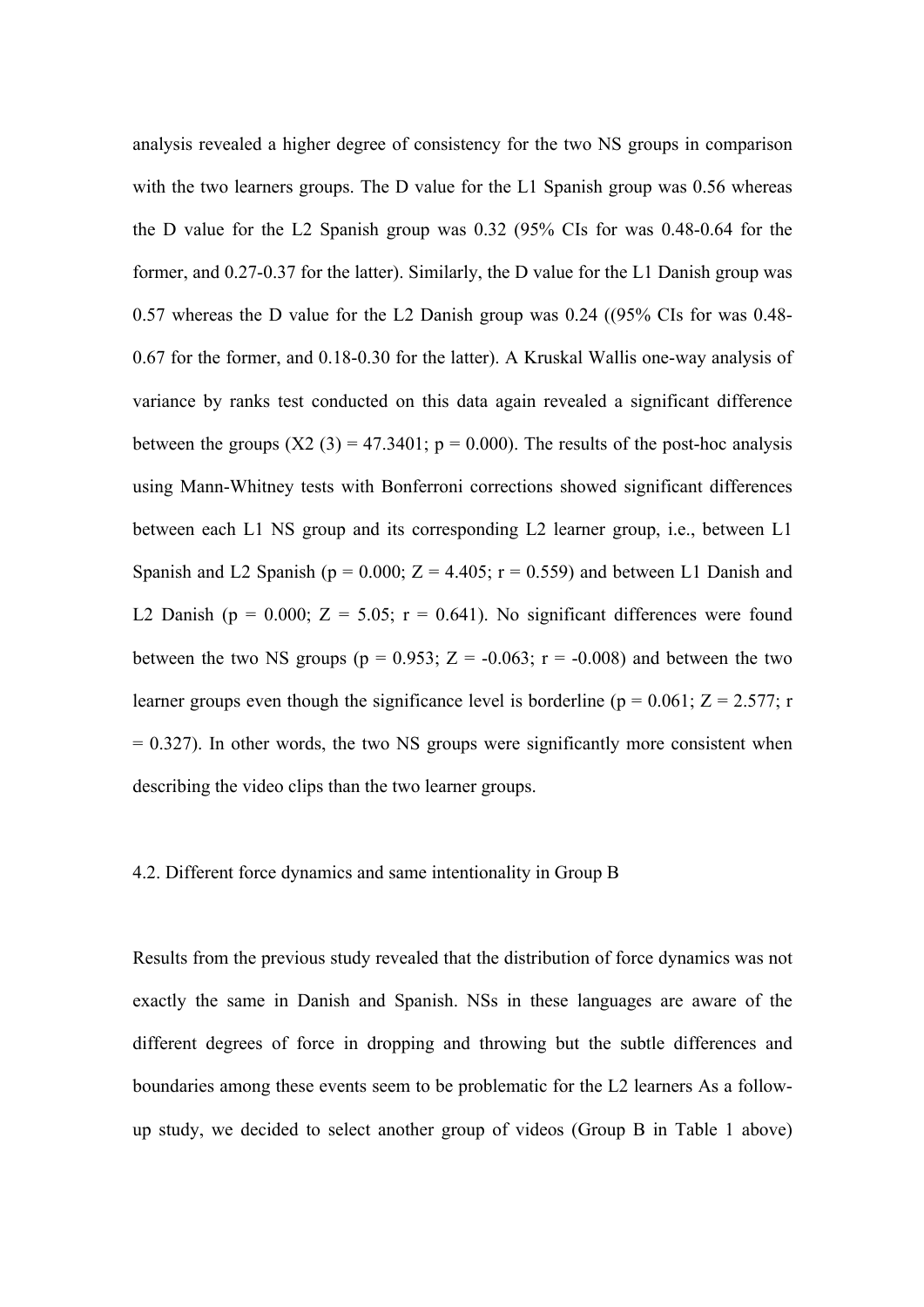where placement events were all intentional but performed with a 'special' degree of force dynamics that is neither dropping nor throwing. All these videos describe placement events where the Figure and the Ground maintain a relationship of support. These videos could be problematic for both groups of learners but for different reasons. Danish learners of Spanish might find it difficult to notice and describe the different degree of force dynamics. Spanish can use different lexical items to indicate how gentle the object is placed on a surface. The neutral verb is always *poner* 'put' but the verb *dejar*, which means 'allow, let' in general but 'leave on a place' in this context, underlines the gentle character of this action (see Soares da Silva, 2006). Spanish learners of Danish, on the other hand, might find it difficult to ignore the force dynamic and intentionality information that is typical in their native language, and to pay attention to the positional information of the Figure object (*lægge* 'put horizontally', *sætte/stille* 'put vertically') that Danish requires for this type of placement events.

Table 4 summarises the verbs used in these scenes by Danish and Spanish native and learner speakers. Verbs with more than 50% usage are in bold.

### INSERT TABLE 4 AROUND HERE

Just by looking at the type of verbs native speakers use, it becomes clear that the focus of attention in each language is different. Unlike the previous study where all speakers paid attention to force dynamics and intentionality (in different degrees), here preferences are quite different. Danish NSs focused on the positional characteristics of the Figure, and as such, they mainly used the verbs *sætte* 'set' and *stille* 'set' to describe the vertical placement and *lægge* 'lay' to describe horizontal placement. Other verb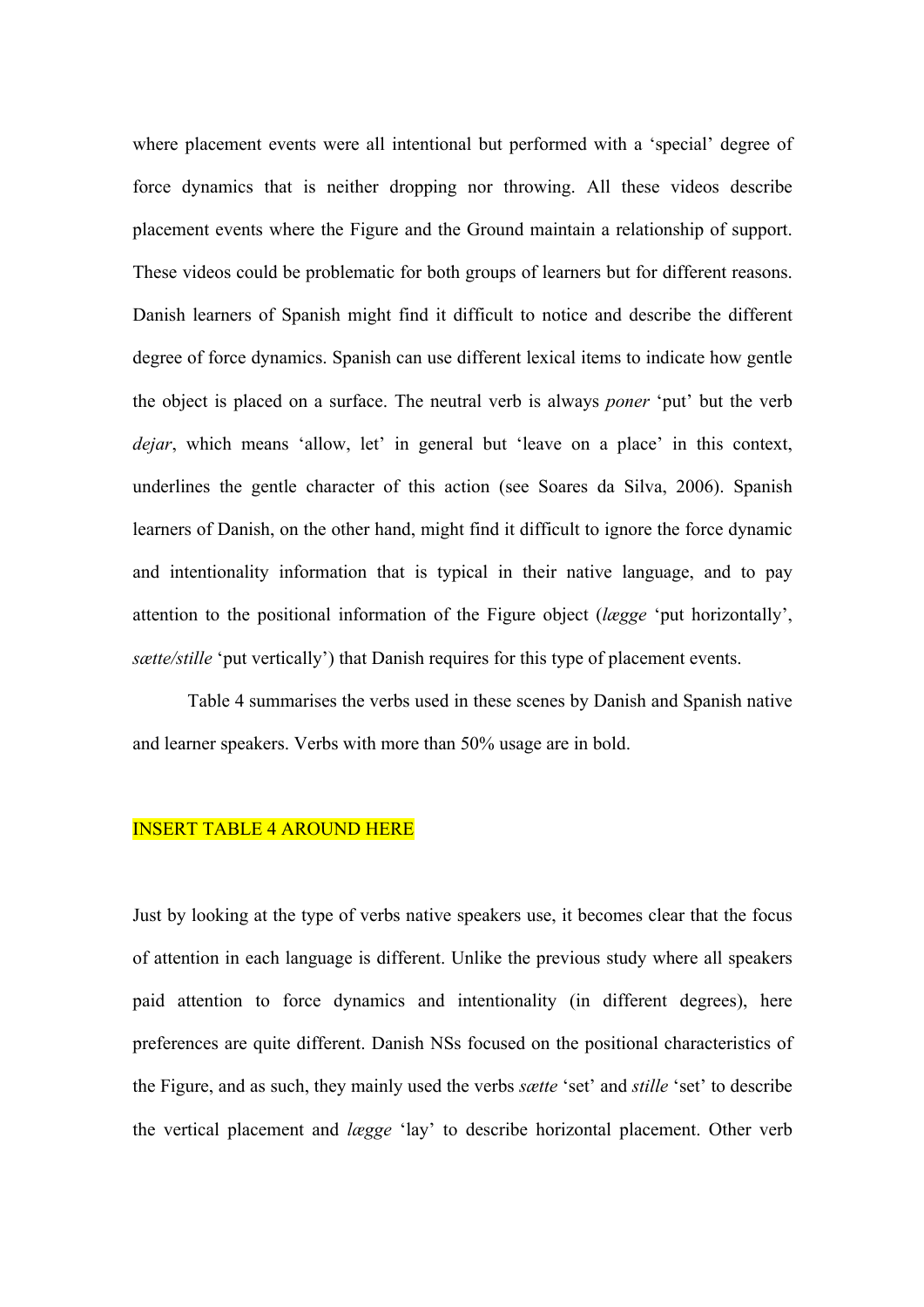types such as *putte* 'put, put in' and *placere* 'place' were also used but less frequently. Spanish NSs, on the other hand, avoided any reference to positional information and focused on the degree of force dynamics. The verb *dejar* 'leave (on a place)' was the preferred verb option across the five videos. The other four verbs were only used occasionally. One of them is the general verb *poner* 'put' but the other three reflect the foregrounded semantic notion crucial for Spanish speakers: force dynamics. Thus, the verb *depositar* means 'put, place on a surface', *posar* 'put, place gently' and *colocar*  'place something'. These data reveal that the semantic information for these two groups of native speakers in this type of placement events is totally different. In fact, in a previous study on Spanish and Danish placement events, Cadierno et al. (forthcoming) showed that these scenes are categorized differently by speakers of Danish and Spanish. This was shown by means of a hierarchical agglomerative cluster analysis with Euclidian distance and Ward linkage. Hierarchical agglomerative cluster analysis is a multivariate statistical procedure consisting of a bottom-up approach where each observation starts in its own cluster, and clusters are successively subsumed as members of larger, more inclusive clusters at higher levels of similarity until all clusters are merged into a single cluster that contain all the observations (Aldenderfer & Blashfield, 1984: 7).<sup>3</sup> The cluster analysis performed on the L1 Spanish and L1 Danish data showed that all these videos formed a single cluster in Spanish but they belonged to three different clusters in Danish. Figure 3 shows the relevant clusters from this study.

<sup>&</sup>lt;sup>3</sup> A measure of dissimilarity between sets of observations is required in order to decide which clusters should be combined. In hierarchical clustering methods this is accomplished by using a given metric (a measure of distance between pairs of observations), and a linkage rule, which defines how the distance between two clusters is measured. In our analysis we used Euclidean distance, which is the most frequently used distance measure and it is defined as the square root of the sum of squared distances of a pair of items, and the Ward linkage, which is a linking method that optimizes the minimum variance within clusters, and it is assessed by calculating the total sum of the squared deviations from the mean of a cluster. For a more in-depth description of cluster methods in general and hierarchical agglomerative clustering in particular, the interested reader can consult Aldenderfer & Blashfield (1984).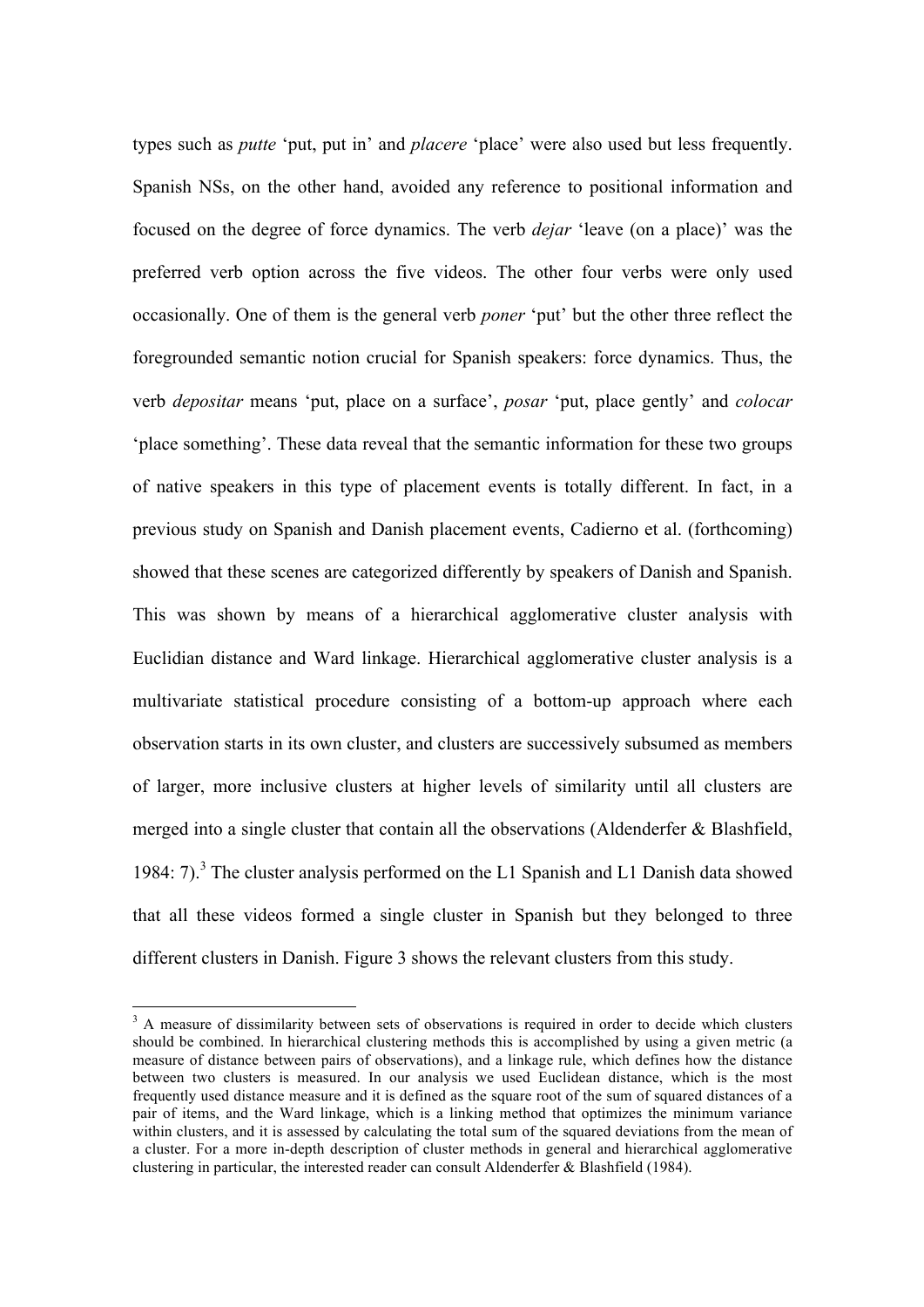## INSERT FIGURE 3 AROUND HERE

If we compare the NSs' and learners' descriptions of the same clips, the choice of verbs looks different, especially in the case of Danish learners of Spanish. These learners needed to move from two semantic categories present in their L1—*lægge* for horizontally placed objects and *sætte* / *stille* for vertically placed objects—to one single category in their L2—*dejar* 'leave (on a place)'. However, learners predominantly used the general verb *poner* 'put'. This verb is not inappropriate but it does not coincide with the Spanish NS's choice, which provides the extra force dynamic information so crucial for native speakers. As in the study reported in the previous section, learners used a wide variety of verb types not used by Spanish NSs such as *ponerse* 'put on' or neologisms such as *placear* (probably a borrowing from Danish *placere* 'place'). In the case of Spanish learners of Danish, these needed to move from one single category in Spanish, *dejar* 'leave (on a place)', to two categories that focus on different semantic information (no force dynamics but position of the Figure object): *lægge* for horizontally placed objects, and *sætte* / *stille* for vertically placed objects. Results were a bit different from the other group of learners. It seems that Spanish learners were aware of the different positional placement verbs in Danish, and as a result they used them for the appropriate scenes. For example, most learners correctly used the verb *lægge* 'lay' for the scene 007 PUT BOOK ON FLOOR or the pair *sætte* / *stille* 'set' for the scene 001 PUT CUP ON TABLE. There are, however, some learners that also used these same verbs inappropriately for scenes that do not correspond to their positional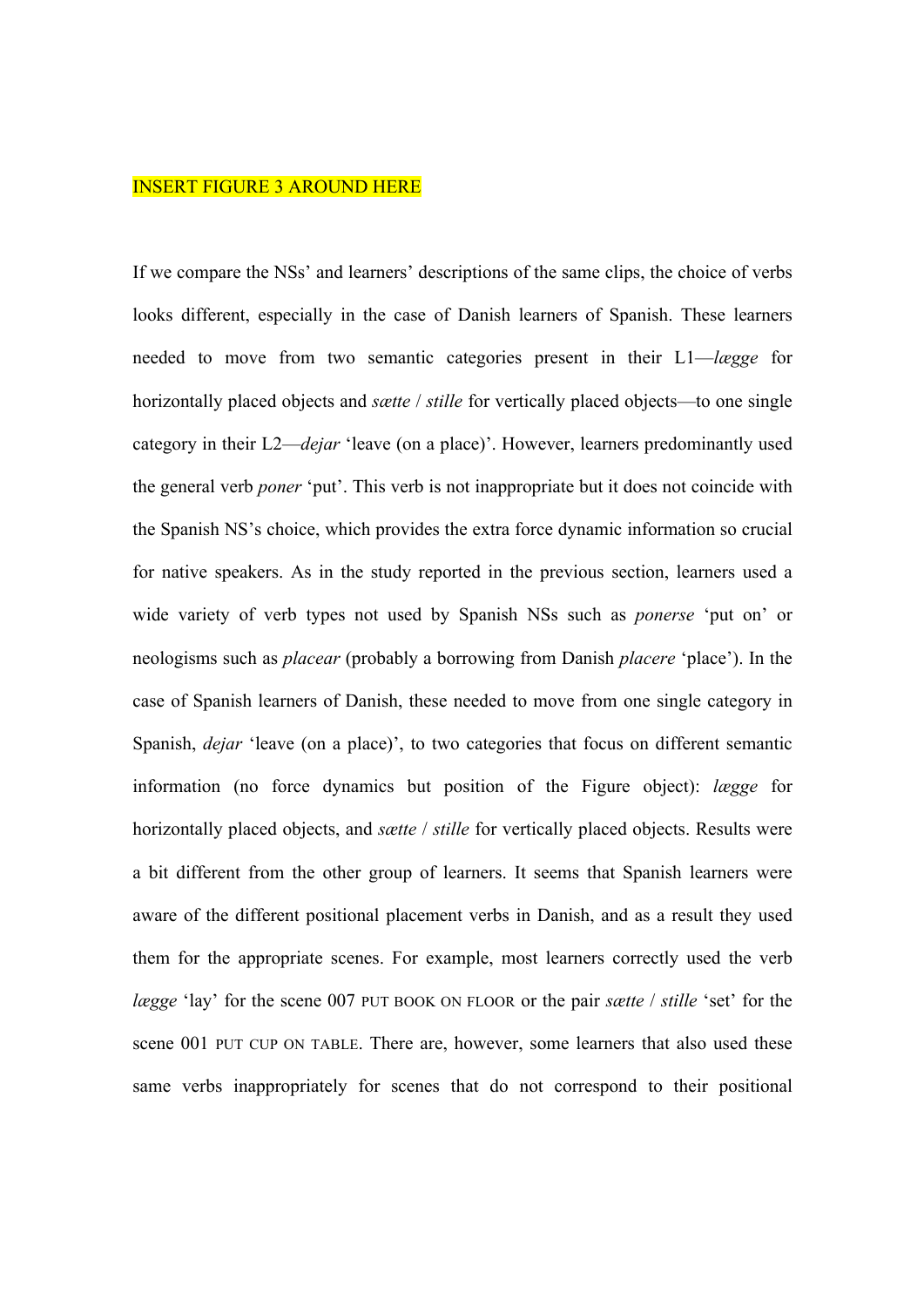orientation: *lægge* 'lay' for scene 006 PUT BOX UP ON SHELF, and *sætte* / *stille* 'set' for the scene 003 PUT BANANA ON TABLE WITH LONG TONGS.

## **5. Discussion**

The main goal of this study was to examine the role of force dynamics and intentionality in the description of placement events by two groups of native speakers of typologically and genetically different languages, Danish and Spanish, and by two groups of intermediate adult learners, Danish learners of L2 Spanish and Spanish learners of L2 Danish.

We addressed two research questions: (i) Are there cross-linguistic differences with respect to force dynamics and intentionality in the verbalization of placement event verbs between Spanish and Danish?, and (ii) If so, what are the implications for Spanish and Danish L2 learners whose L1 and L2 do not share the same force dynamic patterns?

Regarding the first research question, data revealed that both Danish and Spanish native speakers are aware of the differences between accidental dropping, intentional dropping, and intentional throwing. Therefore, we find a similar distribution of high-token categories in these languages. Three categories in Danish: *tabe* 'drop, lose', *smide* 'throw', and *kaste* 'throw away violently', and three in Spanish: *caerse+*dat 'fall CL+dat', *dejar caer* 'let fall', and *tirar* 'throw'. However, there are differences in their type-token frequency as well as in the boundaries across categories. Spanish speakers are more consistent in the choice of verb (more tokens per verb type) and more categorical in their differentiation between accidental dropping vs. intentional dropping vs. throwing (specific verbs and constructions for each category not applicable to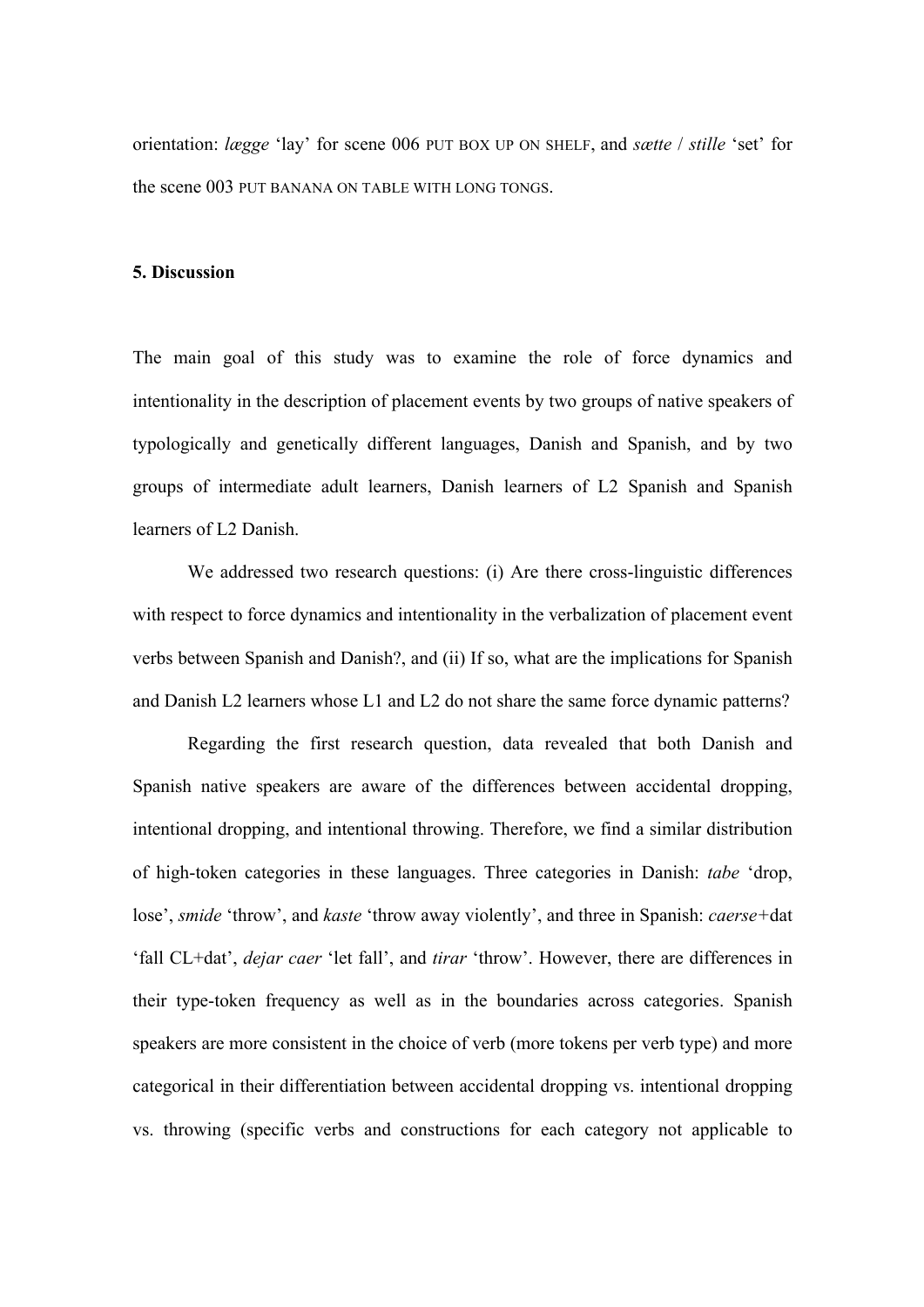others). The importance of force dynamics in the conceptualization of placement events for Spanish speakers becomes more evident in the second study. Given a situation where all placement events are intentional and describe a support relationship between Figure and Ground, Danish and Spanish speakers direct their attention to totally different pieces of information. Danish native speakers pay attention to the positional information of the placement events and consistently use *lægge* for horizontally placed objects, and *sætte* / *stille* for vertically placed objects. Spanish native speakers, on the other hand, focus on how gently the Figure object is placed on a surface and unanimously choose the verb *dejar* 'leave (on a place)'.

As far as the second question is concerned, we generally find that both groups of learners employed a larger number of verb types than their corresponding groups of native speakers. <sup>4</sup> In general, learners of Danish and Spanish are aware of some of the lexical items involved in the description of accidental/intentional dropping and throwing in their corresponding L2 and therefore, NSs and learners share some verbs in the description of the placement scenes that were analysed (e.g., *tirar* 'throw', *tabe* 'drop'). However, neither their frequency nor their distribution across categories corresponds to that of the native speakers. L2 Spanish learners, for example, used a high-force dynamic verb such as *lanzar* 'throw away violently' for both intentional dropping and throwing. Therefore, learners have not yet mastered the semantic categories of their second languages; that is, they have not yet reconstructed the meanings of the L2 verbs. This shows up very clearly in the results of the second study. L2 Spanish learners have to move from their two positional placement verb categories in Danish to a single

<sup>&</sup>lt;sup>4</sup> An anonymous reviewer of this paper has raised the question as to whether the difference between the NS groups and the corresponding learner groups is due to the learners not knowing the target verbs. The results of the study indicate that learners generally knew the verb forms but they did not fully command the meanings of the verbs that they used.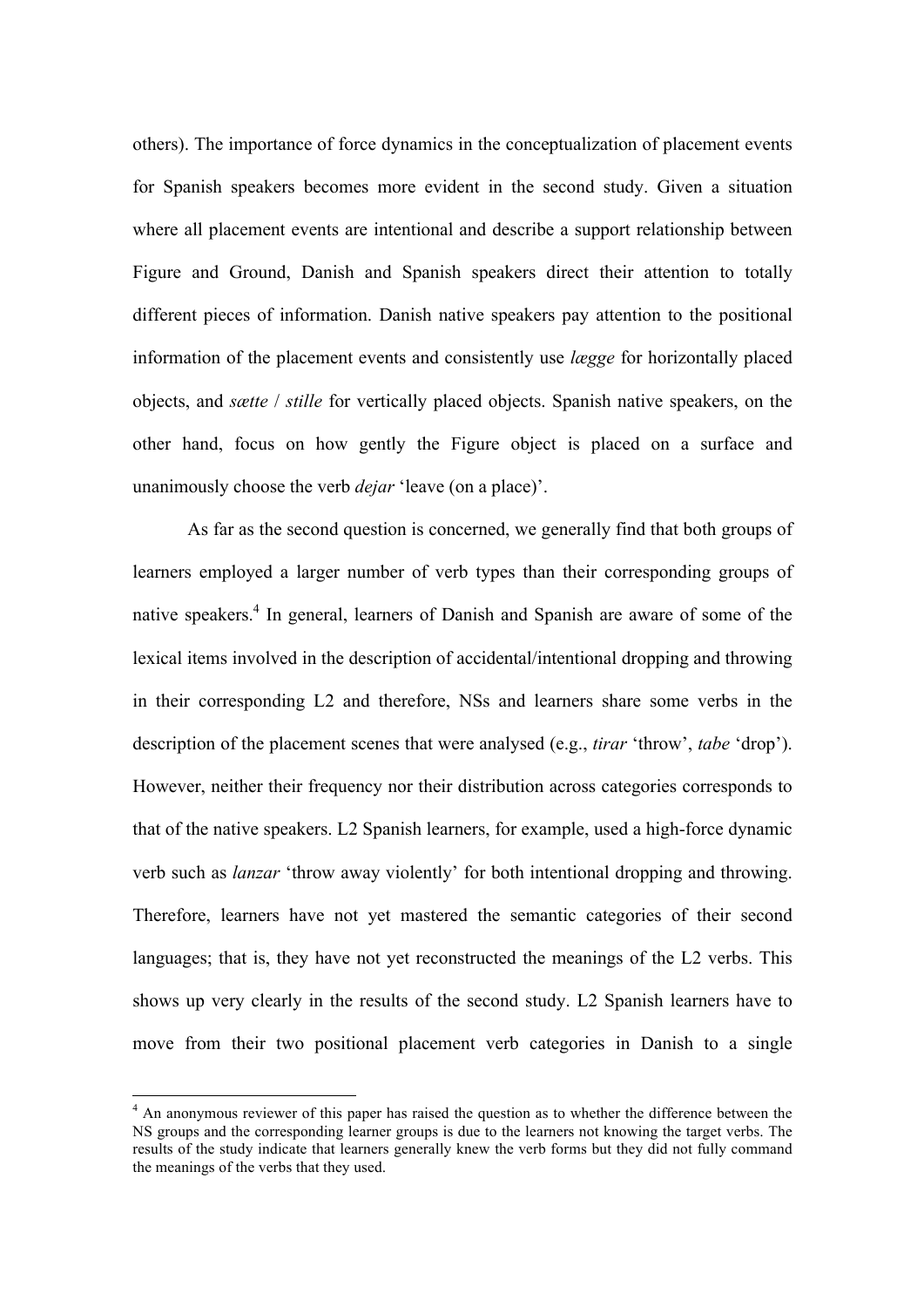positional-neutral and force-dynamic specific verb in Spanish. Learners predominantly used the general verb *poner* 'put'. This verb would be appropriate in this context but it is not the preferred native speakers' choice. In the case of L2 Danish learners, on the other hand, they have to move from their single force dynamic placement verb category in Spanish to the two force-dynamic neutral and positional-marked verb categories in Danish. If we look at the verbs that were most predominantly used in each scene by the L2 Danish learner group, we can see that in the majority of the cases, these were the same verbs that were also most frequently employed by the Danish NSs, the exception being scene numbered 006 where Danish NSs predominantly used the vertical placement verbs *sætte* and *stille* whereas learners employed the horizontal placement verb *lægge* in 57.1% of the cases. The inappropriate use of the verb *lægge* for this scene together with the use of this same verb by some learners for scenes that are predominantly described by the vertical placement verbs *sætte* and *stille* in L1 Danish (scenes 001 and 002) and the use of the vertical verb *sætte* by some learners for scenes that are predominantly described by the horizontal verb *lægge* in L1 Danish (scenes 003 and 007) suggest that this group of learners also had difficulties in reconstructing the meanings of the L2 Danish placement verbs.

In sum, both groups of learners at these intermediate levels of L2 proficiency had difficulties in reconstructing the L2 semantic space of force dynamics and intentionality in placement events. That is, learning difficulties were not only present when learners start off with a less complex system and need to acquire a more complex one (Spanish learners of L2 Danish in the second study) but also when they start off with a more complex system and need to move to a less complex one (Danish leaners of L2 Spanish in the second study), as well as when they need to move to a system as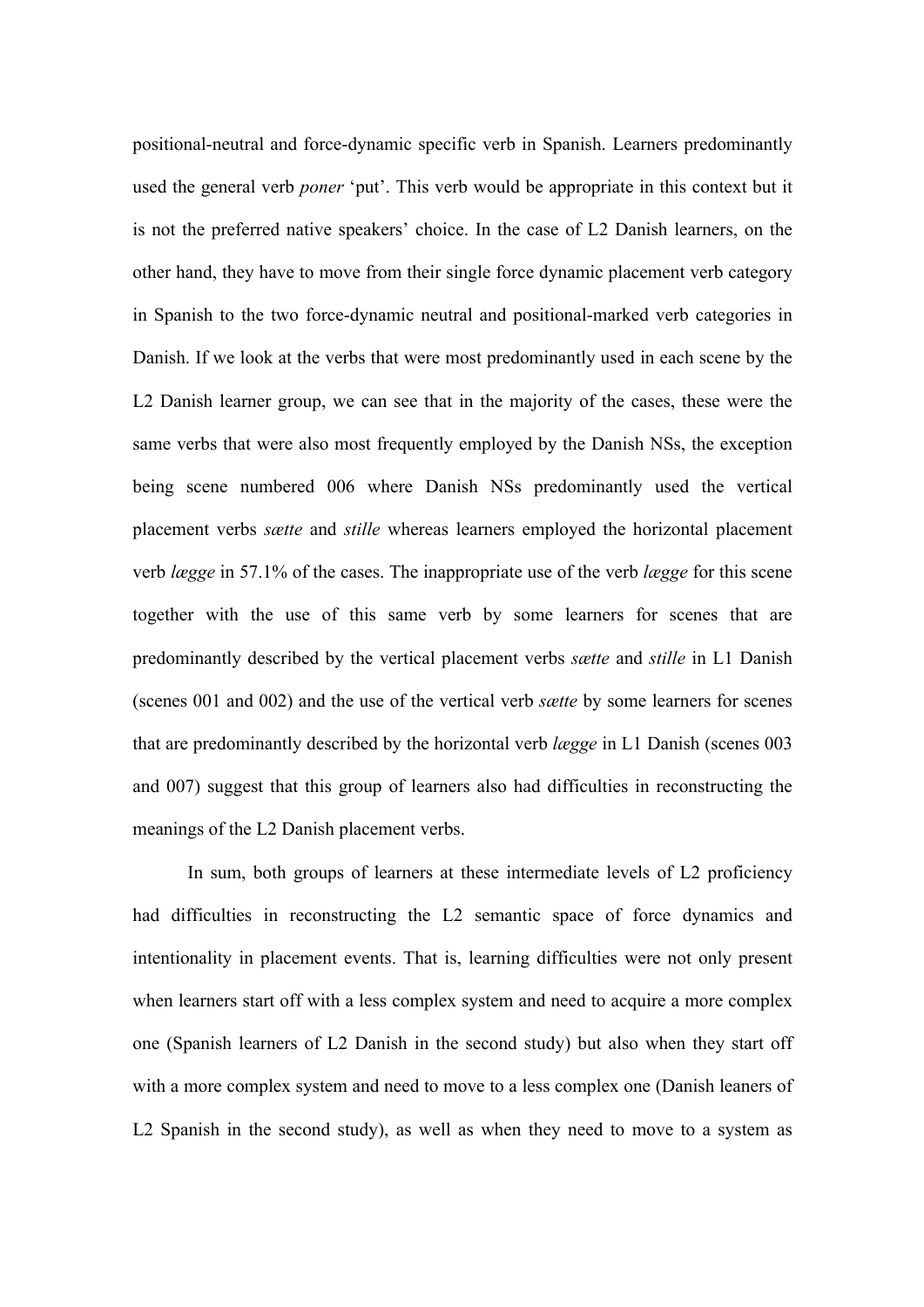complex as their native one (Spanish and Danish learners in the first study). This result is different both from old claims made in the literature by Stockwell, Bowen and Martin's (1965) who hypothesized greater acquisitional difficulty in cases of splits as opposed to coalesced forms, and from previous research in the L2 expression of placement events where learning difficulties in speech had only been found for learners moving from a less to more complex system (Viberg, 1998; Gullberg, 2009, 2011). One possible explanation for the discrepancy in results may be the nature of the research designs employed in the studies.

Whereas previous research has examined the issue of learning directionality in separate studies involving different language pairs, the present study includes a bidirectional design that allows us to make a direct comparison of the type of transition involved in L2 learning by keeping constant both the source and target languages that are investigated and the learners' level of L2 proficiency.

## **6. Conclusions**

The results of the present study show that there are cross-linguistic differences in the way Danish and Spanish NSs deal with the semantic components of force dynamics and intentionality in the categorization and description of placement events. These two semantic components are important in both languages, but their distribution in the categorization of placement events as well as their focus on subtle differences in the degree of force dynamics are different. Results also reveal that both L2 Danish and Spanish intermediate learners have difficulties in reconstructing their L2 verb meanings. They know some of the basic L2 placement verbs but their choice and usage differs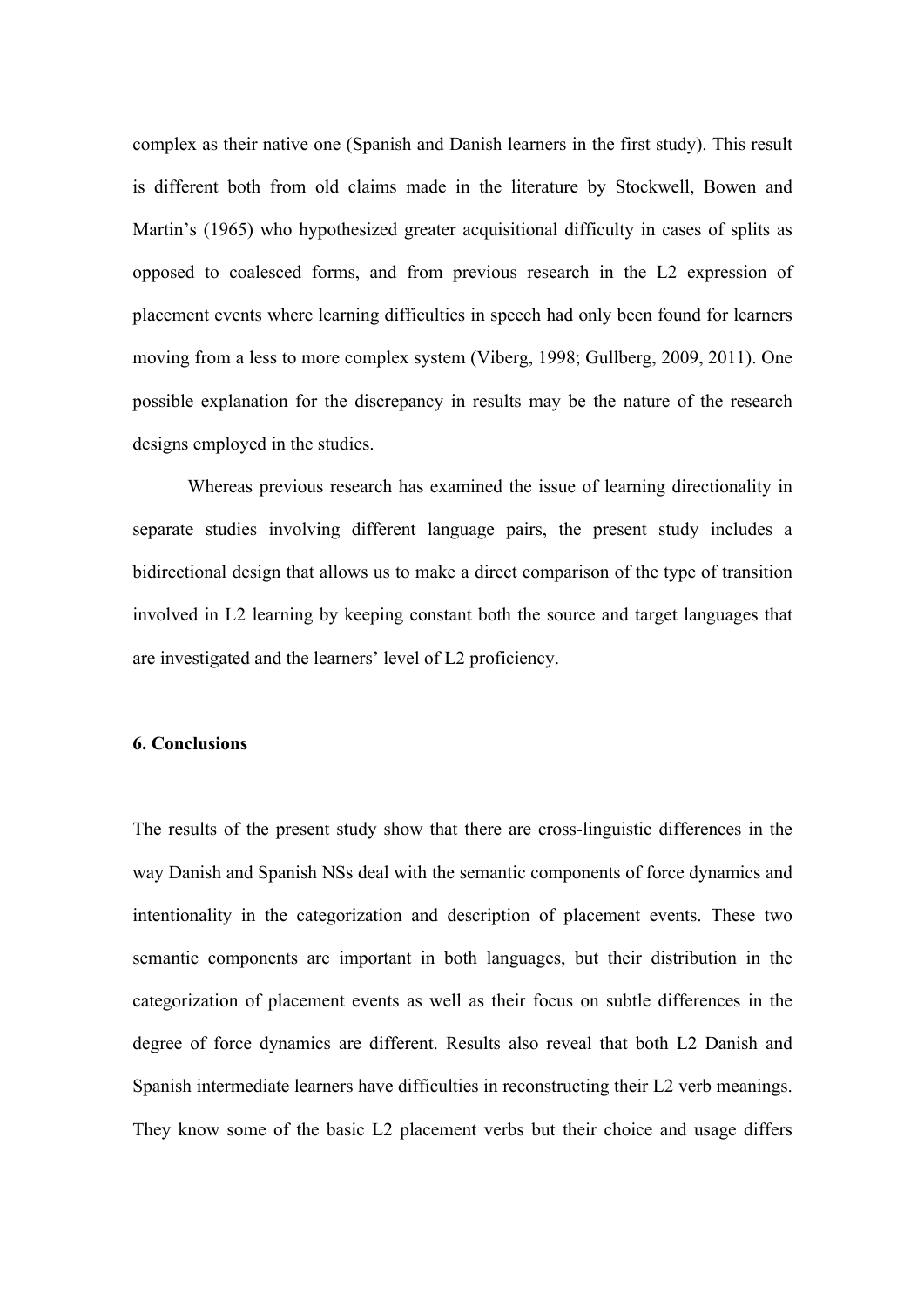from that of the native speakers. These learning difficulties appear regardless of the complex system they have to go to or come from. Therefore, both groups face difficulties in learning alternative ways of thinking for speaking (Cadierno, 2004, 2008) or learning to re-think for speaking (Robinson & Ellis, 2008) as they fail to make target language semantic distinctions and they fail to use the appropriate L2 verbs to express those distinctions.

There are nevertheless several areas that need to be addressed in future studies. The sample size of the study should be larger and include not only learners of different levels of proficiency but also speakers of different varieties of these languages. It is a very well-known phenomenon in Spanish dialectology that the use of pronominal verbs and *se* constructions vary from dialect to dialect (see, e.g., Gómez Torrego, 1992; Maldonado, 1999; Sánchez López, 2002), and this is crucial for the study of intentionality and force dynamics. The elicitation stimuli should also be expanded. Specific and variable-controlled stimuli should be developed in order to capture all the subtle differences described in this analysis. Finally, it would be very interesting to compare and contrast speakers and learners of typologically and genetically similar languages. It has been shown that the closer a second language is to the native language of the learner does not necessarily mean an easier and more successful acquisition process (Hijazo-Gascón, forthcoming); therefore, bidirectional studies in closely-related languages are a largely unexplored area for further research.

All in all, we hope that the results in this paper set up the first steps for a wider bidirectional study of the acquisition of placement events.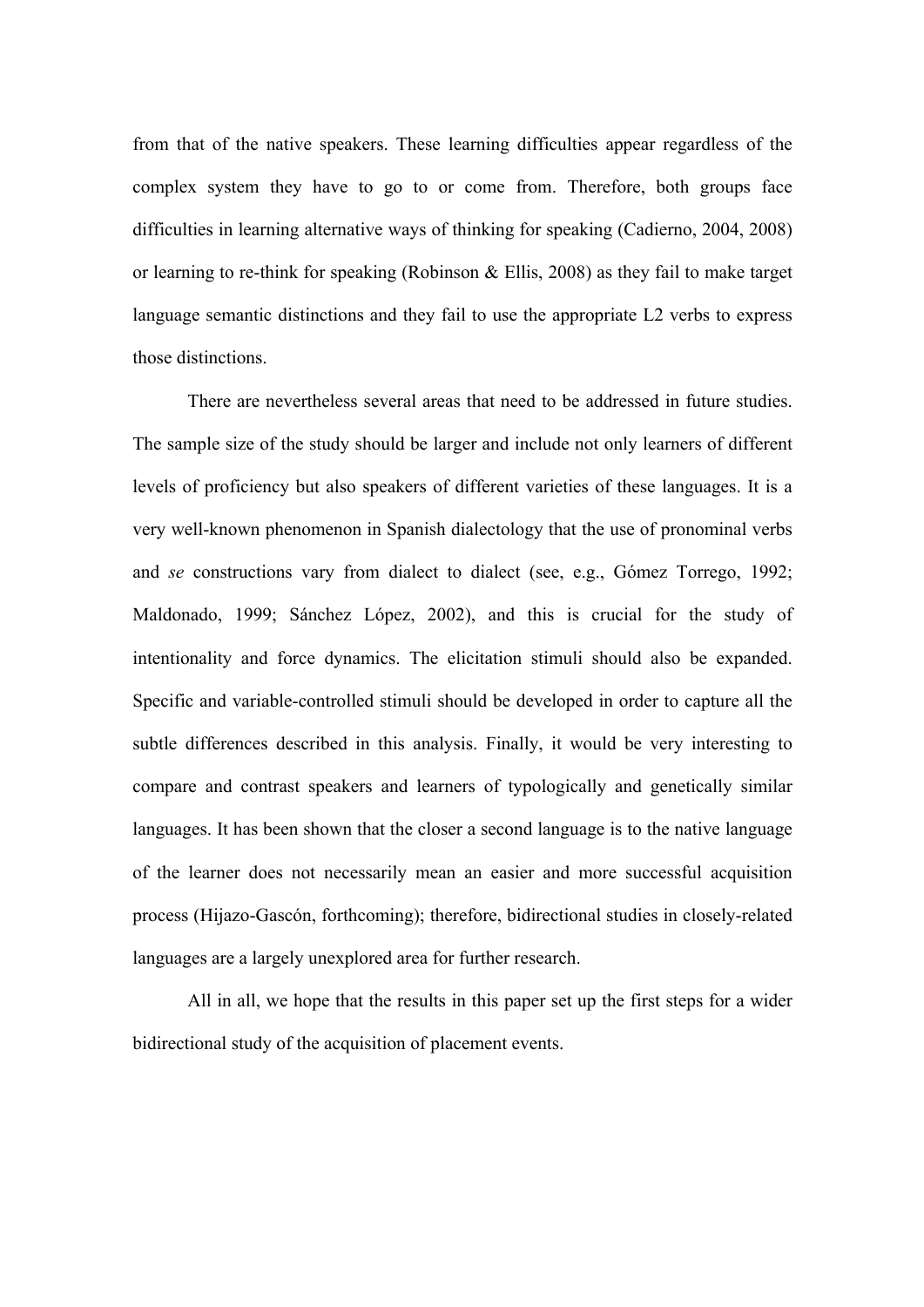## **References**

- Aldenderfer, M. S. & Blashfield, R. K. (1984). *Cluster analysis*. Beverly Hills, CA: Sage.
- Ameka, F. K. & Levinson, S. C. (Eds.). (2007). The typology and semantics of locative predication: Posturals, positionals and other beasts [Special Issue]. *Linguistics*, *45* (5).
- Andics, A. (2012). The semantic role of agentive control in Hungarian placement events. In A. Kopecka & B. Narasimhan (Eds.), *Events of putting and taking: A crosslinguistic perspective* (pp. 183-200). Amsterdam/Philadelphia: John Benjamins.
- Bowerman, M., Gullberg, M., Majid, A. & Narasimhan, B. (2004). Put project: the cross-linguistic encoding of placement events. In A. Majid (Ed.), *Field Manual Volume 9* (pp. 10-24). Nijmegen: Max Planck Institute for Psycholinguistics.
- Brown, A. & Gullberg, M. (2012). Multicompetence and native speaker variation in clausal packaging in Japanese. *Second Language Research*, *28*, 415-442.
- Cadierno, T. (2004). Expressing motion events in a second language. In M. Achard & S. Neimeier (Eds.), *Cognitive linguistics, second language acquisition and foreign language teaching* (pp. 13-49). Berlin/New York: Mouton de Gruyter.
- Cadierno, T. (2008). Learning to talk about motion in a foreign language. In P. Robinson & N. C. Ellis (Eds.), *Handbook of cognitive linguistics and second language acquisition* (pp. 237-275). New York/London: Routledge.
- Cadierno, T., Ibarretxe-Antuñano, I. & Hijazo-Gascón, A. (Forthcoming). Semantic categorization of placement verbs in L1 and L2 Danish and Spanish. *Language Learning*.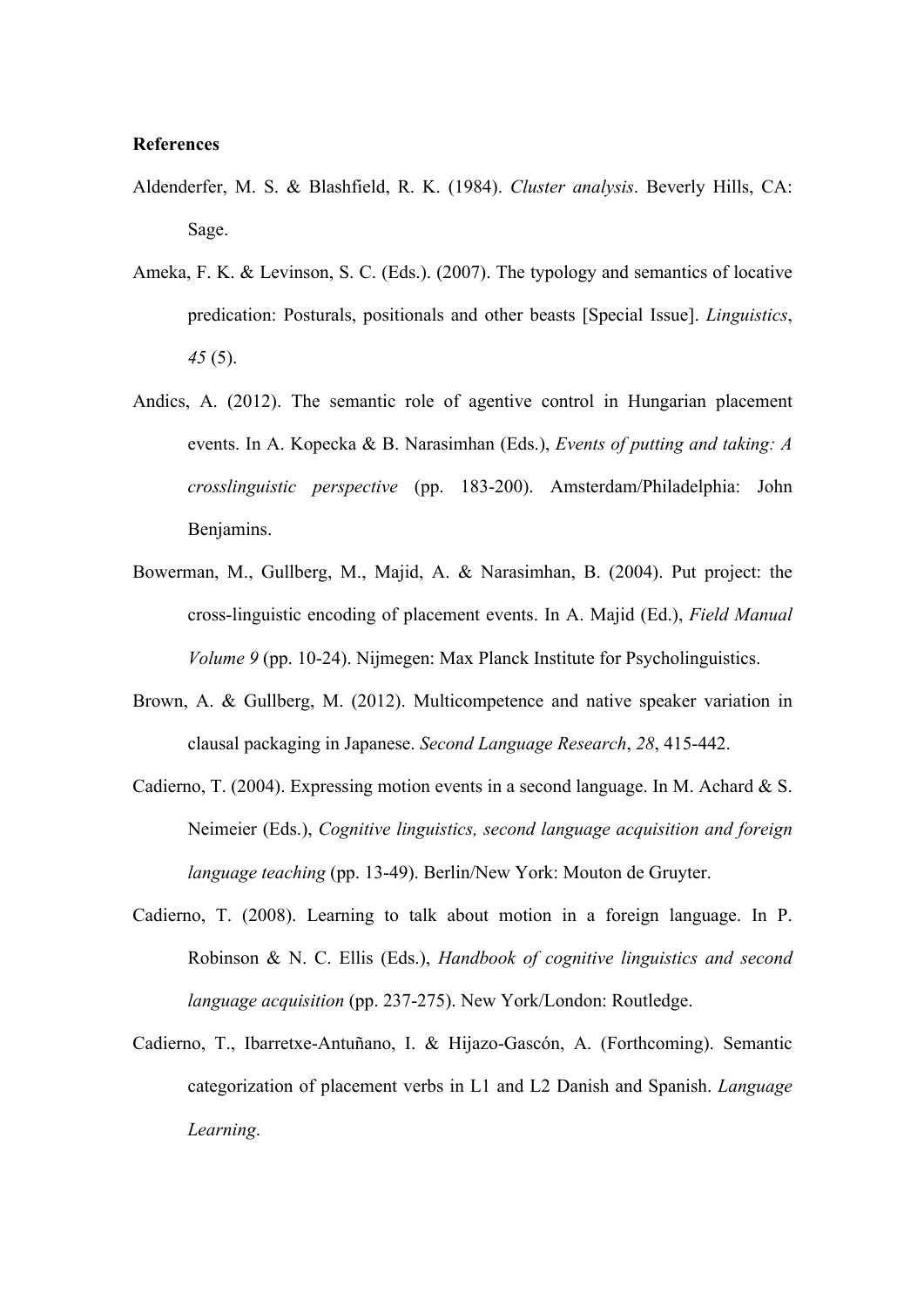Gómez Torrego, L. (1992). *Valores gramaticales del* se*.* Madrid: Arco Libros.

- Gullberg, M. (2009). Reconstructing verb meaning in a second language: How English speakers of L2 Dutch talk and gesture about placement. *International Review of Cognitive Linguistics*, *7*, 222-245.
- Gullberg, M. (2011). Language-specific encoding of placement events in gestures. In J. Bohnemeyer & E. Pederson (Eds.), *Event representation in language and cognition* (pp. 166-188). Cambridge, Mass.: Cambridge University Press.
- Filipović, L. (2013). Constructing causation in language and memory: Implications for access to justice in multilingual interactions. *International Journal of Speech, Language and the Law*, *20*, 1-19.
- Hijazo-Gascón, A. (Forthcoming). Acquisition of motion events in L2 Spanish by German, French and Italian speakers. *Language Learning Journal*.
- Hijazo-Gascón, A. & Ibarretxe-Antuñano, I. (2013). Las lenguas románicas y la tipología de los eventos de movimiento. *Romanische Forschungen*, *125*(4), 467- 494.
- Ibarretxe-Antuñano, I. (2012). Placement and removal events in Basque and Spanish. In A. Kopecka & B. Narasimhan (Eds.), *Events of putting and taking: A crosslinguistic perspective* (pp. 123-143). Amsterdam/Philadelphia: John Benjamins.
- Ijaz, H. (1986). Linguistic and cognitive determinants of lexical acquisition in a second language. *Language Learning*, *36*, 401-451.
- Jackendoff, R. (1990). *Semantic structures*. Cambridge, MA: The MIT Press.
- Jarvis, S. & Pavlenko, A. (2007). *Crosslinguistic Influence in Language and Cognition*. New York: Routledge.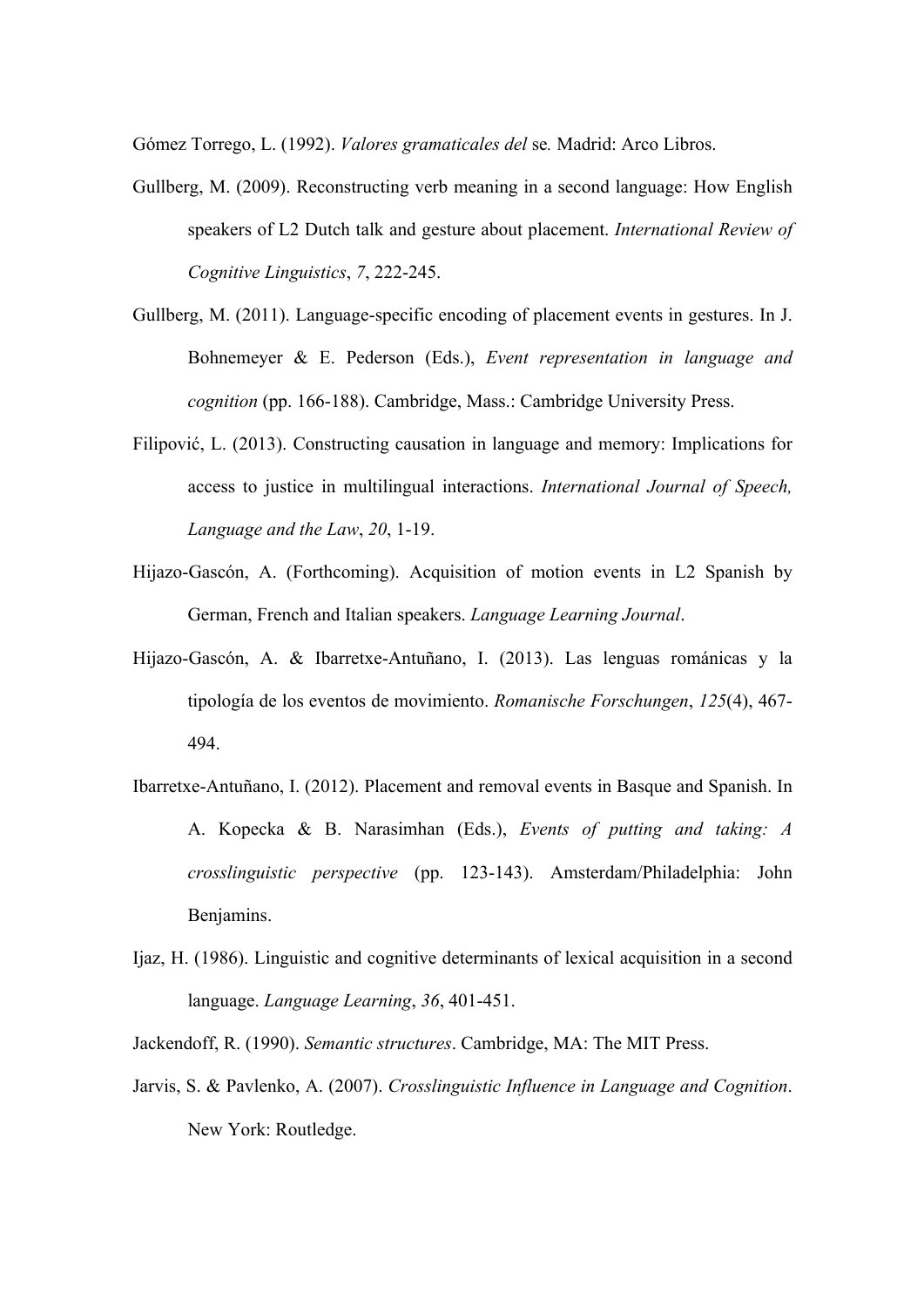- Kopecka, A. (2012). Semantic granularity of placement and removal expressions in Polish. In A. Kopecka & B. Narasimhan (Eds.), *Events of putting and taking: A crosslinguistic perspective* (pp. 327-346). Amsterdam/Philadelphia: John Benjamins.
- Kopecka, A. & Narasimhan, B. (Eds.). (2012). *Events of putting and taking: A crosslinguistic perspective*. Amsterdam: John Benjamins.
- Levinson, S. C. & Brown, P. (2012). Put and take in Yéli Dnye, the Papuan language of Rossel Island. In A. Kopecka & B. Narasimhan (Eds.), *Events of putting and taking: A crosslinguistic perspective* (pp. 273-295). Amsterdam/Philadelphia: John Benjamins..
- Malt, B. & Sloman, S. A. (2013). Linguistic diversity and object naming by non-native speakers of English. *Bilingualism: Language and Cognition*, *6* (1), 47-67.
- Maldonado, R. 1999. *A media voz. Problemas conceptuales del clítico* se*.* México: UNAM.
- Narasimhan, B. (2012). Putting and taking in Tamil and Hindi. In A. Kopecka & B. Narasimhan (Eds.), *Events of putting and taking: A crosslinguistic perspective* (pp. 201-230). Amsterdam/Philadelphia: John Benjamins.
- Narasimhan, B., Kopecka, A., Bowerman, M., Gullberg, M. & Majid, A. (2012). Putting and taking events: A crosslinguistic perspective. In A. Kopecka & B. Narasimhan (Eds.), *Events of putting and taking: A crosslinguistic perspective* (pp. 1-18). Amsterdam/Philadelphia: John Benjamins.
- Nouaouri, N. (2012). The semantics of placement and removal predicates in Moroccan Arabic. In A. Kopecka & B. Narasimhan (Eds.), *Events of putting and taking: A*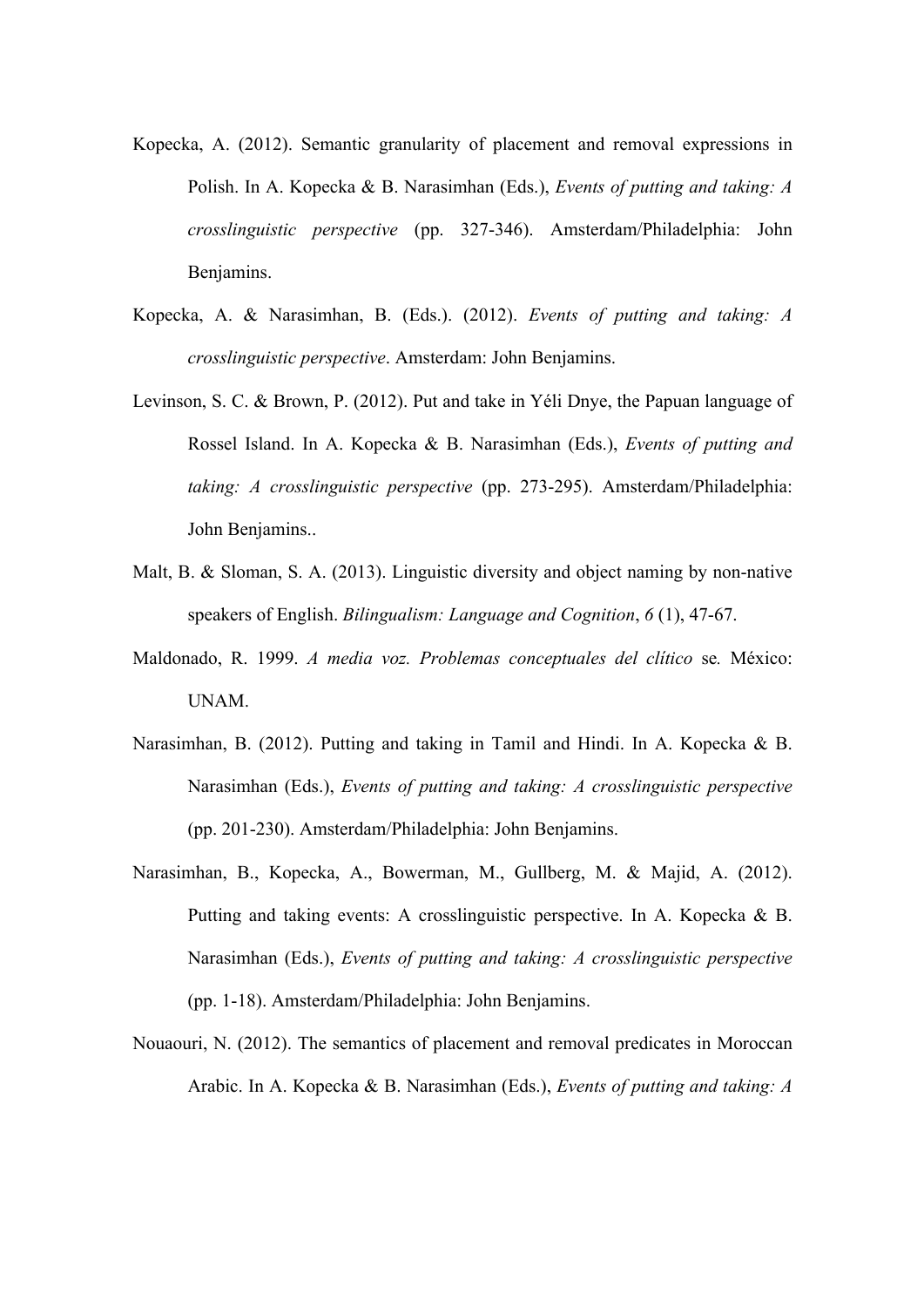*crosslinguistic perspective* (pp. 99-122). Amsterdam/Philadelphia: John Benjamins.

- O'Connor, L. (2012). Take it up, down, and away: Encoding placement and removal in Lowland Chontal. In A. Kopecka & B. Narasimhan (Eds.), *Events of putting and taking: A crosslinguistic perspective* (pp. 297-325). Amsterdam/Philadelphia: John Benjamins.
- Robinson, P. & Ellis, N. C. (2008). Conclusion: Cognitive linguistics, second language acquisition and L2 instruction –issues for research. In P. Robinson  $\& N$ . C. Ellis (Eds.), *Handbook of cognitive linguistics and second language acquisition* (pp. 489-545). New York / London: Routledge.
- Ruppenhofer, J., Ellsworth, M., Petruck, M. R. L., R. Johnson, C. R. & Scheffczyk, J. (2010). *FrameNet II: Extended Theory and Practice*. https://framenet.icsi.berkeley.edu/fndrupal/the\_book. Accessed 13/01/2015.
- Sagi, N. & Imai, M. (2013). Evolution of verb meanings in children and L2 adult learners through reorganization of an entire semantic domain: The case of Chinese carry/hold verbs. *Scientific Studies of Reading*, *17*, 71-88.
- Sánchez-López, C. (Ed.). (2002). *Las construcciones con* se. Madrid: Visor Libros.
- Soares da Silva, A. (2007). Verbs of letting: Some cognitive and historical aspects. In N. Delbecque & B. Cornille (Eds.), *On Interpreting Construction Schemas. From Action and Motion to Transitivity and Causality* (pp. 171-200). Amsterdam/Philadelphia: John Benjamins.
- Stockwell, R., Brown, J. & Martin, J. (1965). *The grammatical structures of English and Spanish*. Chicago: Chicago University Press.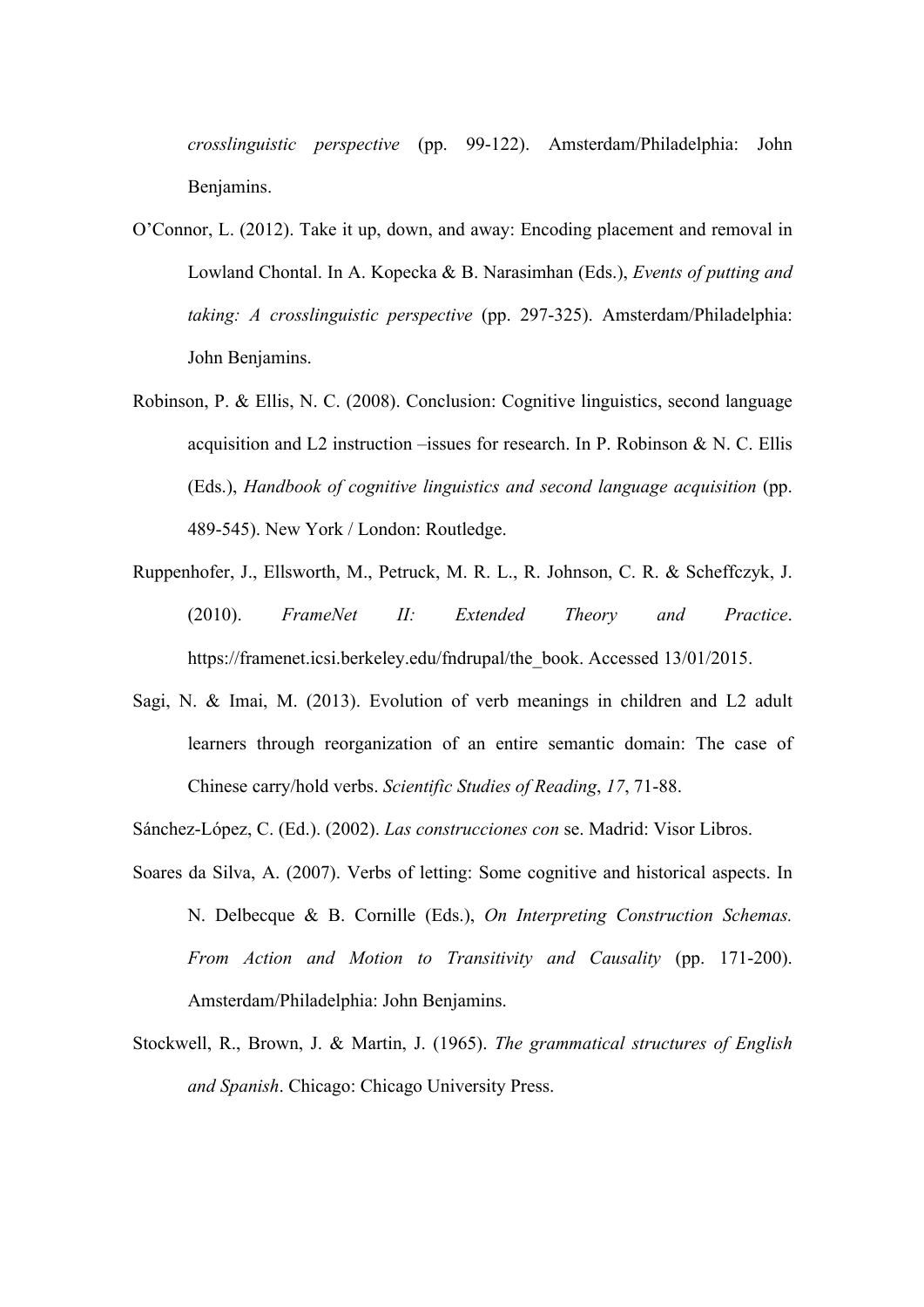- Talmy, L. (1985). Lexicalization patterns: Semantic structure in lexical forms. In T. Shopen (Ed.), *Language typology and semantic description. Vol. 3: Grammatical categories and the lexicon* (pp. 36-149). Cambridge: Cambridge University Press.
- Talmy, L. (1988). Force Dynamics in Language and Cognition. *Cognitive Science*, *12*, 49-100.
- Talmy, L. (1991). Path to realization: A typology of event conflation. *Proceedings of the Seventeenth Annual Meeting of the Berkeley Linguistics Society*, *17*, 480- 519.
- Viberg, Å. (1998). Crosslinguistic perspectives on lexical acquisition: The case of language-specific semantic differentiation. In K. Haastrup & Å. Viberg (Eds.), *Perspectives on lexical acquisition in a second language* (pp. 175-208). Lund: Lund University Press.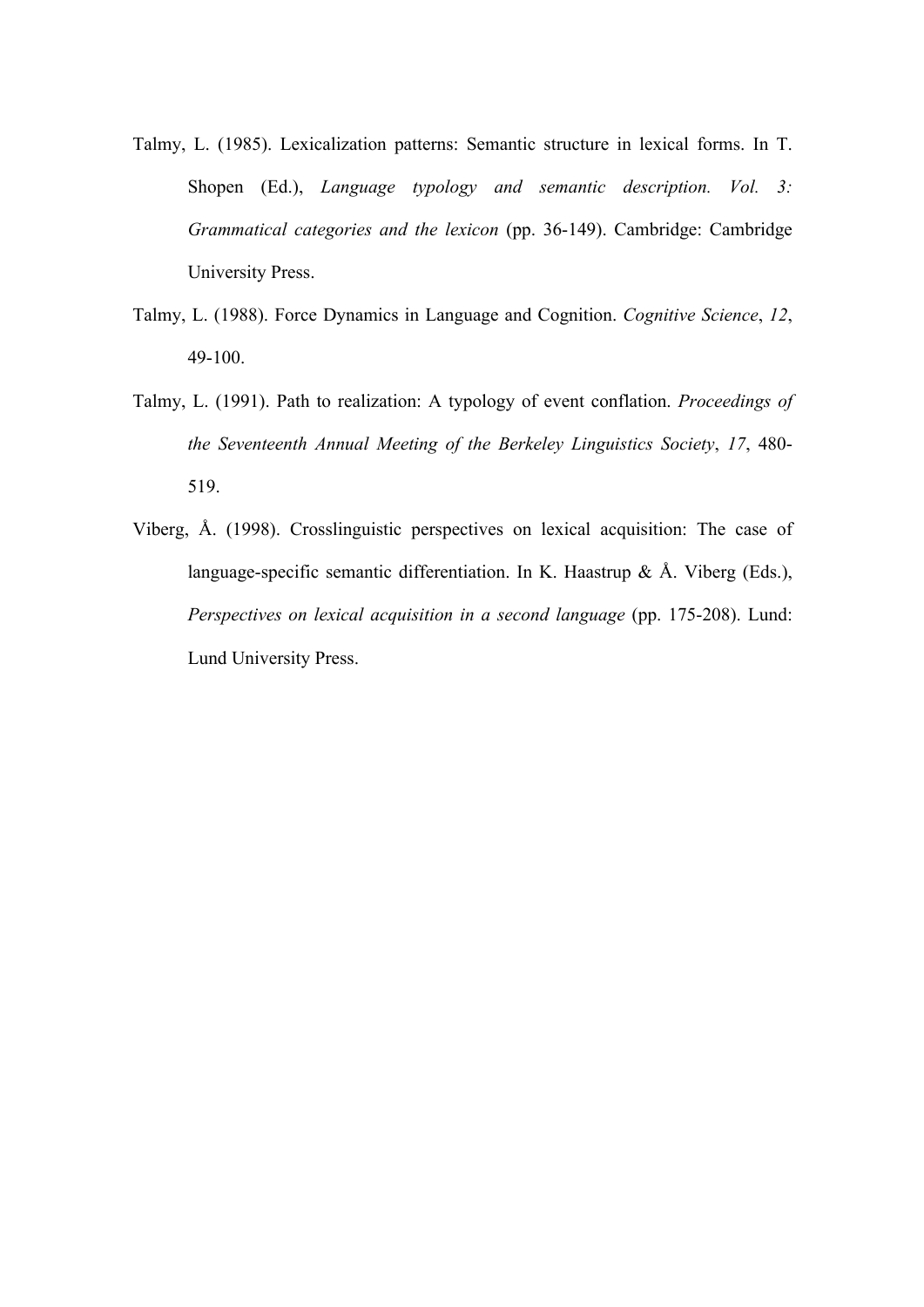# Figures and Tables



Figure 1: Agency, intentionality and force dynamics continuum in Basque and Spanish placement events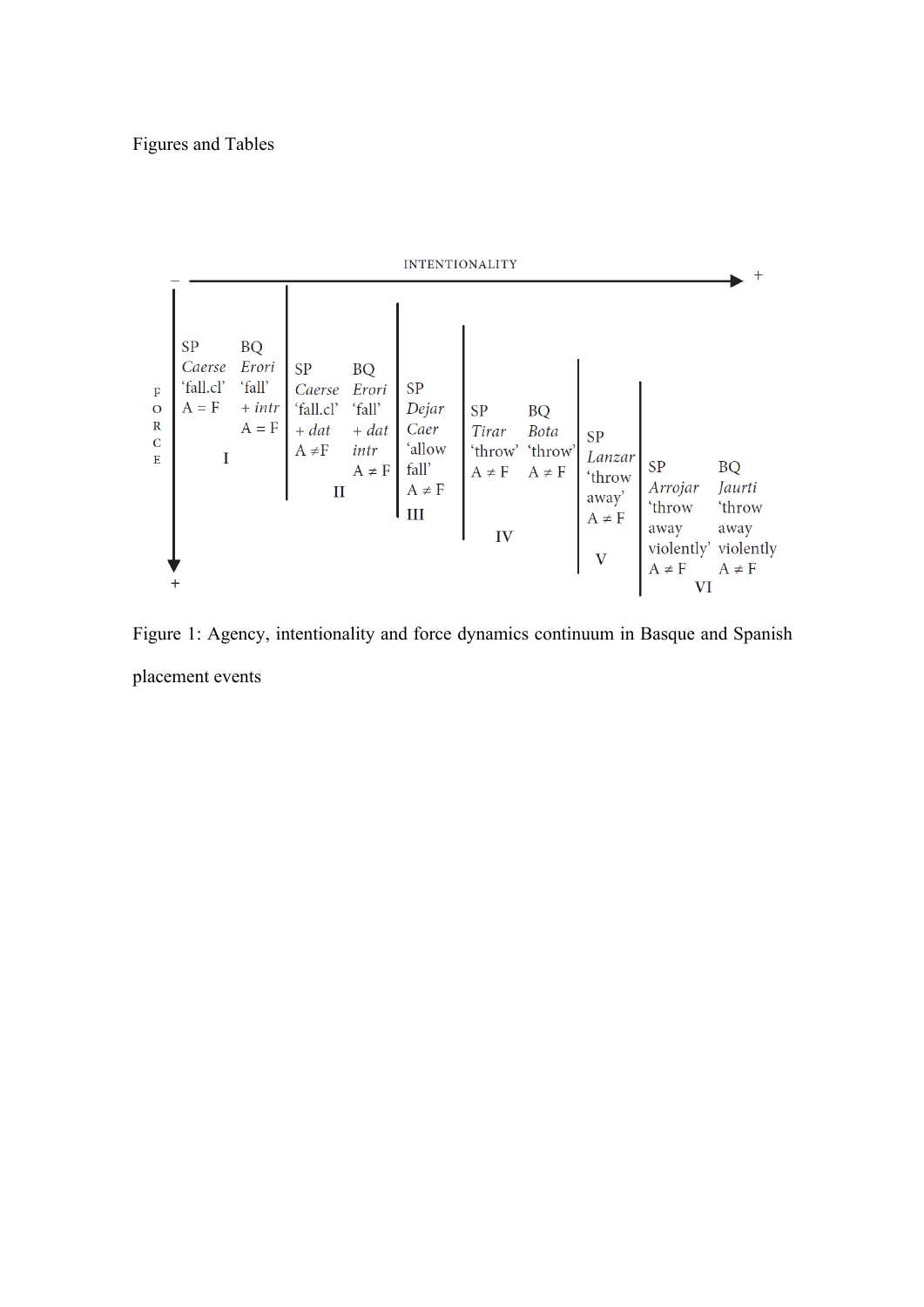

Figure 2: Intentionality and force dynamics in PUT task in Spanish and Basque. The number in ( ) indicates the number of speakers that used that construction.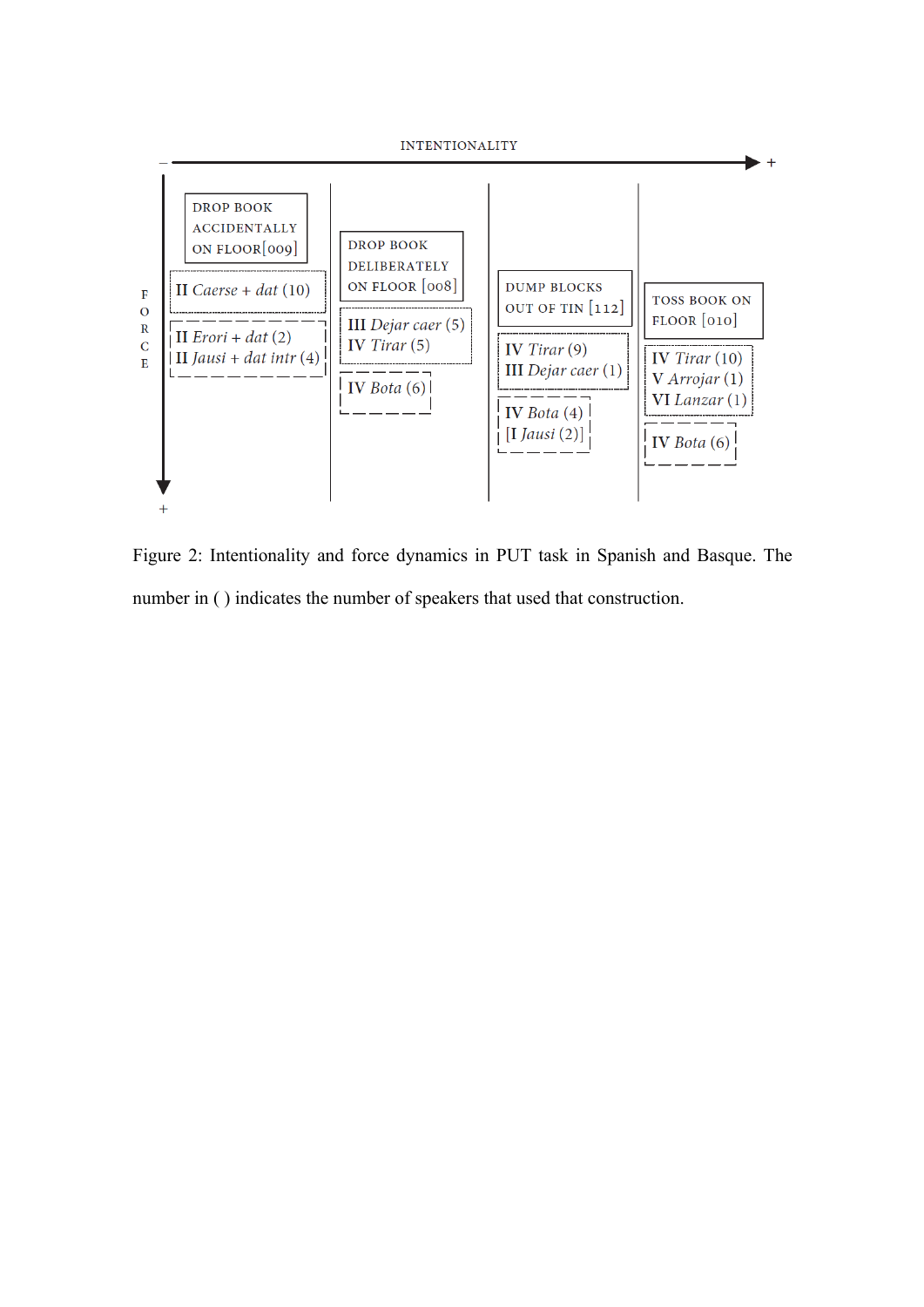

Figure 3: Cluster analysis for Group B videos in Danish and Spanish NSs. Adapted from Cadierno et al. (forthcoming)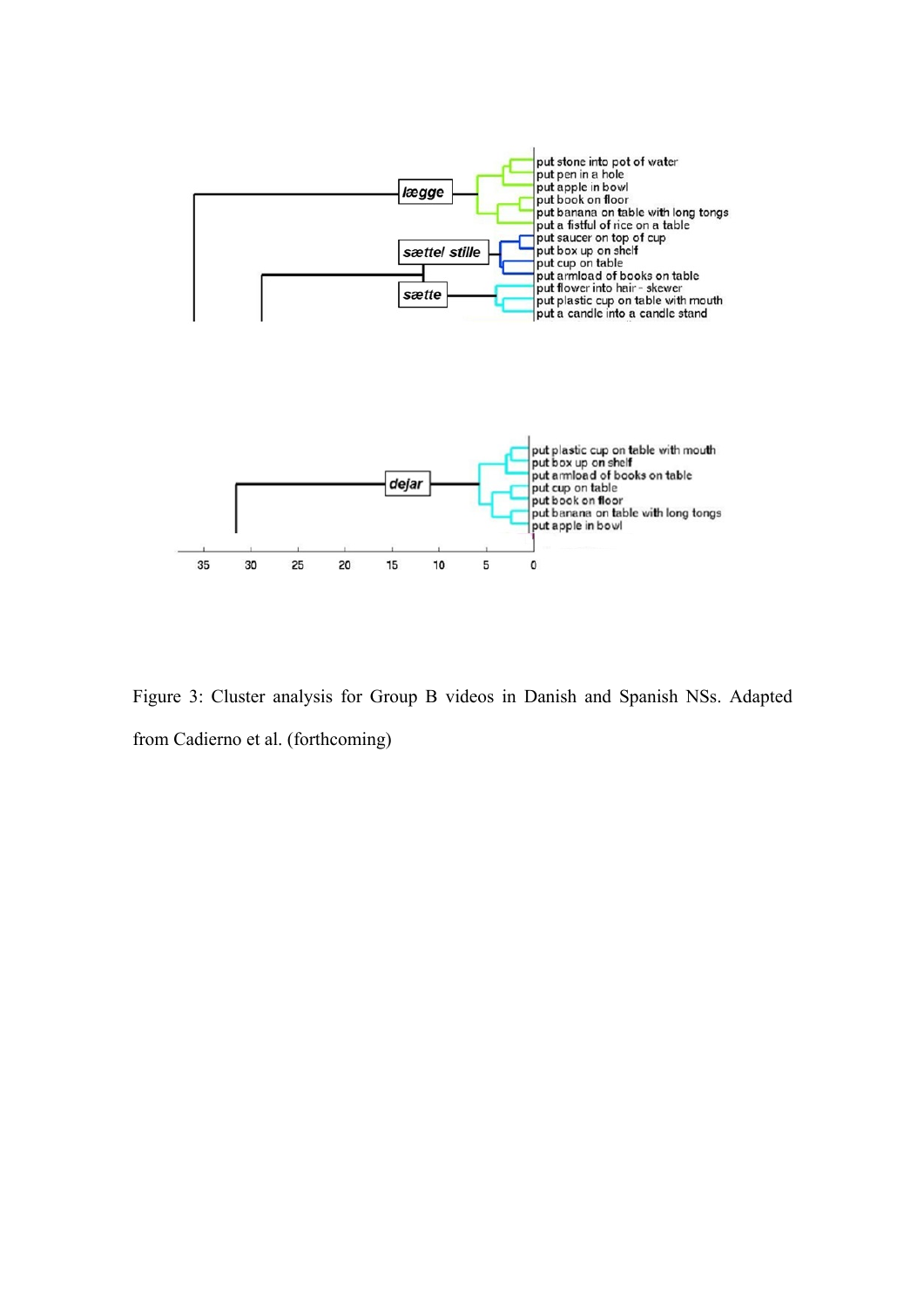

Table 1: Subset of placement video-clips. Adapted from Bowerman et al. (2004)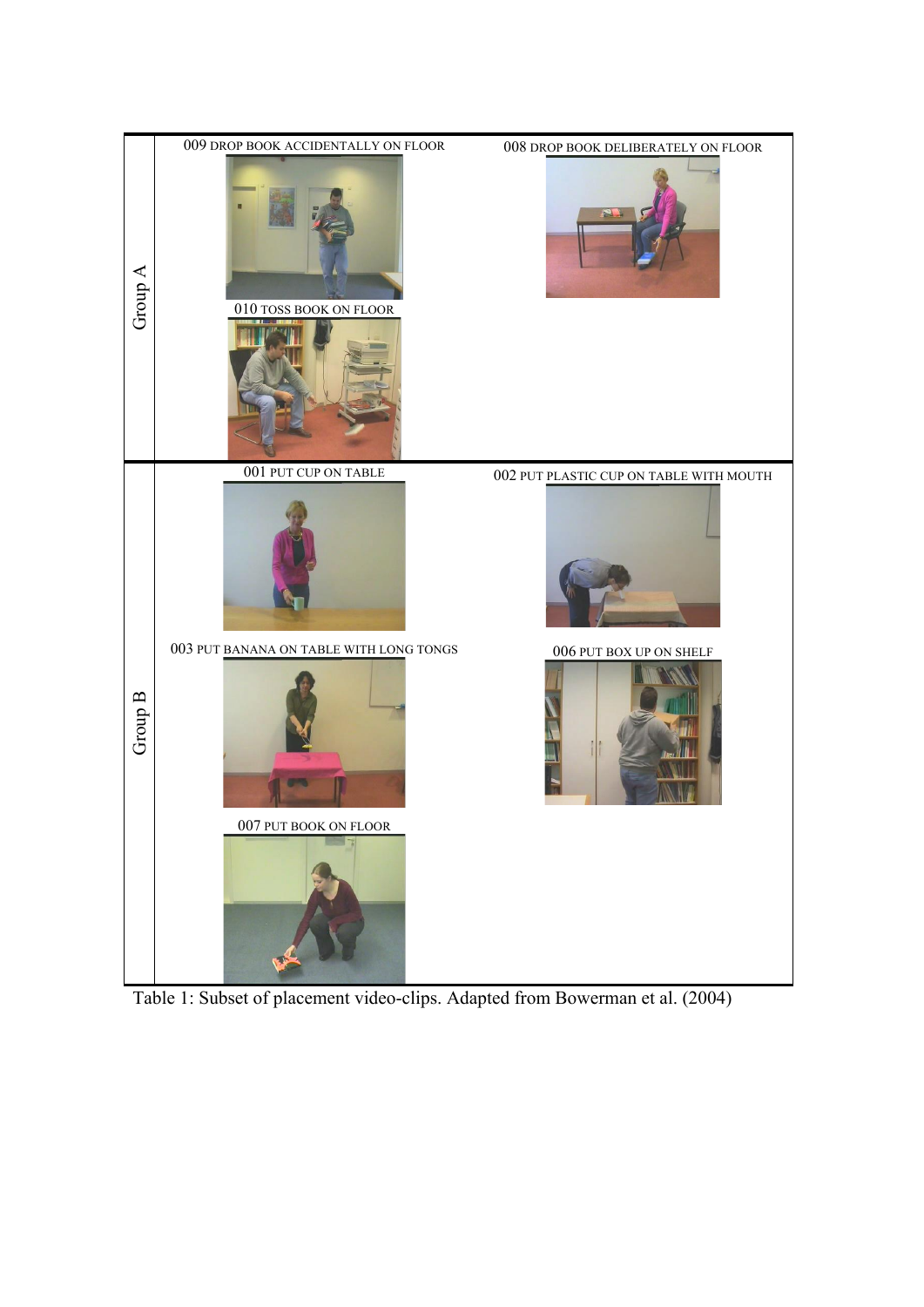| <b>SCENES</b>                                           | <b>L1 SPANISH</b>                                                                              | <b>L1 DANISH</b>                                                                                                                                             |
|---------------------------------------------------------|------------------------------------------------------------------------------------------------|--------------------------------------------------------------------------------------------------------------------------------------------------------------|
| 009 DROP BOOK<br><b>ACCIDENTALLY ON</b><br><b>FLOOR</b> | Caerse+dat 'fall CL+dat'<br>(10)                                                               | Tabe 'drop, lose' (13)<br>Spilde 'spill' (1)                                                                                                                 |
| 008 DROP BOOK<br>DELIBERATELY ON<br><b>FLOOR</b>        | Dejar caer 'let fall' (5)<br>Tirar 'throw' (5)                                                 | Smide 'throw' (7)<br>Tabe 'drop, lose' (3)<br>Lade falde 'let fall' (1)<br>Lægge 'lay' $(1)$<br>Give 'give' $(1)$<br><i>Kaste</i> 'throw away violently' (1) |
| 010 TOSS BOOK ON<br><b>FLOOR</b><br>Total number of     | Tirar 'throw' (8)<br><i>Lanzar</i> 'throw away' (1)<br>Arrojar 'throw away<br>violently' $(1)$ | Smide 'throw' (8)<br><i>Kaste</i> 'throw away violently' (6)                                                                                                 |
| verb types                                              | 5                                                                                              | $\overline{7}$                                                                                                                                               |

Table 2: Verb types used by Spanish and Danish native speakers. Numbers in ( ) indicate tokens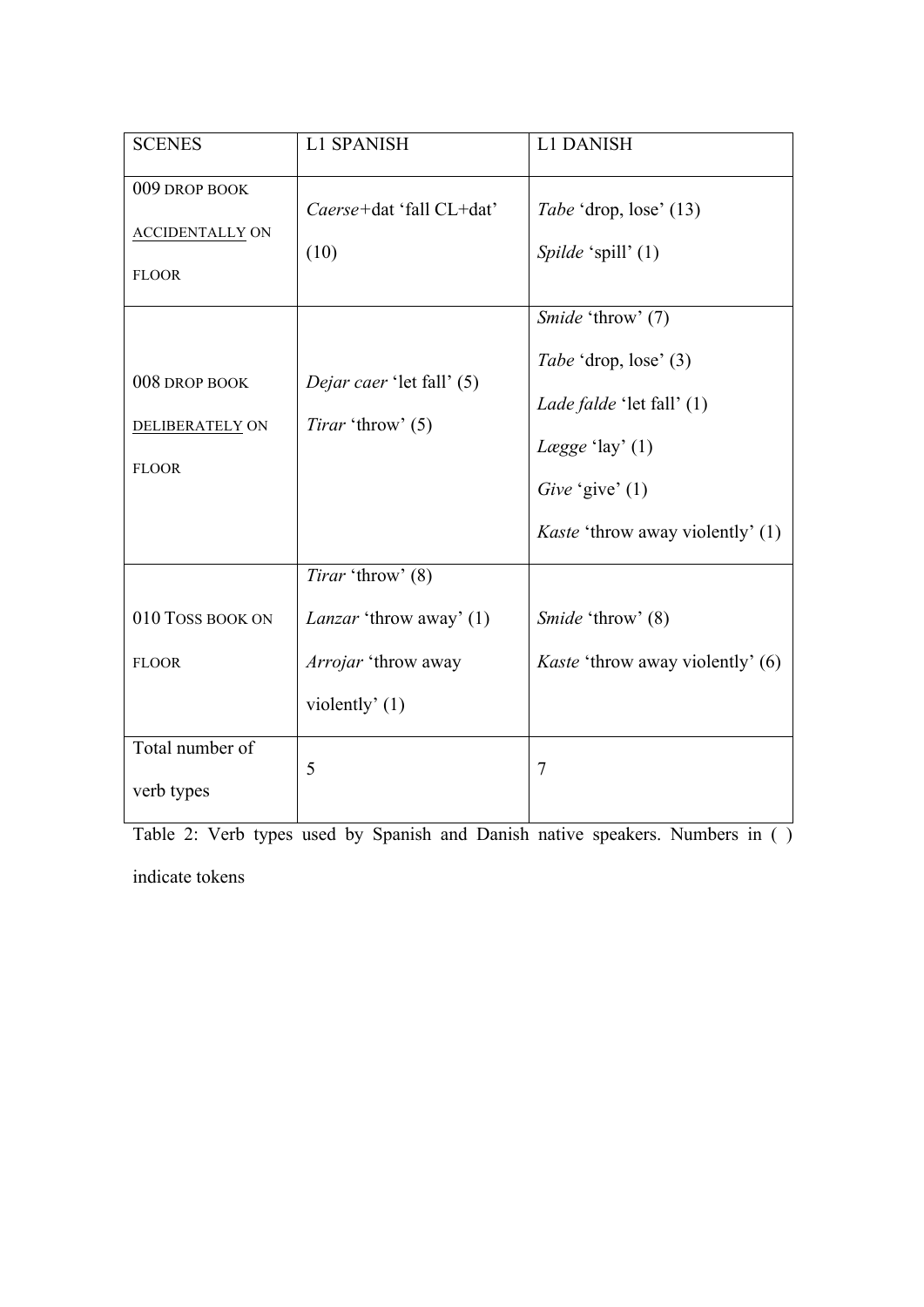| <b>SCENES</b>          | <b>L2 SPANISH</b>                 | <b>L2 DANISH</b>                        |  |
|------------------------|-----------------------------------|-----------------------------------------|--|
|                        | Caerse+dat 'fall CL+dat' (5)      | <i>Falde</i> 'fall' (6)                 |  |
| 009 DROP BOOK          | Perder 'lose' (2)                 | <i>Bære</i> 'carry' $(2)$               |  |
| <b>ACCIDENTALLY ON</b> | <i>Estar</i> 'be' $(1)$           | $G\aa$ 'walk' (2)                       |  |
| <b>FLOOR</b>           | Llevar 'carry' $(1)$              | Tabe 'drop, lose' (2)                   |  |
|                        | <i>Pedir</i> 'ask' (1)            | <i>Blive</i> 'stay' $(1)$               |  |
|                        | <i>Tener</i> 'have' (1)           | $Sl\aa$ 'hit' (1)                       |  |
|                        |                                   | Falde 'fall' (2)                        |  |
|                        | Caer 'fall' $(2)$                 | Droppe 'drop' $(1)$                     |  |
|                        | <i>Estar</i> 'be (stative)' $(2)$ | Dumpe 'drop' $(1)$                      |  |
|                        | Perder 'lose' (2)                 | $G\aa$ 'walk' (1)                       |  |
| 008 DROP BOOK          | Caerse 'fall+refl.pron' (1)       | Have 'have' $(1)$                       |  |
| DELIBERATELY ON        | Dejar caer 'let fall' (1)         | <i>Kaste</i> 'throw away violently' (1) |  |
| <b>FLOOR</b>           | <i>Lanzar</i> 'throw away' (1)    | Lægge 'lay' $(1)$                       |  |
|                        | Quitar 'remove' (1)               | Tabe 'drop' $(1)$                       |  |
|                        | Tirar 'throw' (1)                 | Tage 'take' (1)                         |  |
|                        | Tocar 'touch' (1)                 | Sætte 'set' (1)                         |  |
|                        |                                   | $Sl\aa$ 'hit' (1)                       |  |
|                        | Perder 'lose' (2)                 | Putte 'put, put in' (3)                 |  |
|                        | <i>Irse</i> 'go away' $(1)$       | Lægge 'lay' $(3)$                       |  |
| 010 TOSS BOOK ON       | <i>Lanzar</i> 'throw away' (1)    | Falde 'fall' (1)                        |  |
| <b>FLOOR</b>           | Quitar 'remove' (1)               | Have 'have' $(1)$                       |  |
|                        | <i>Saltar</i> 'jump' (1)          | Ligge 'lie' $(1)$                       |  |
|                        | Tener 'have' (1)                  | <i>Smide</i> 'throw' $(1)$              |  |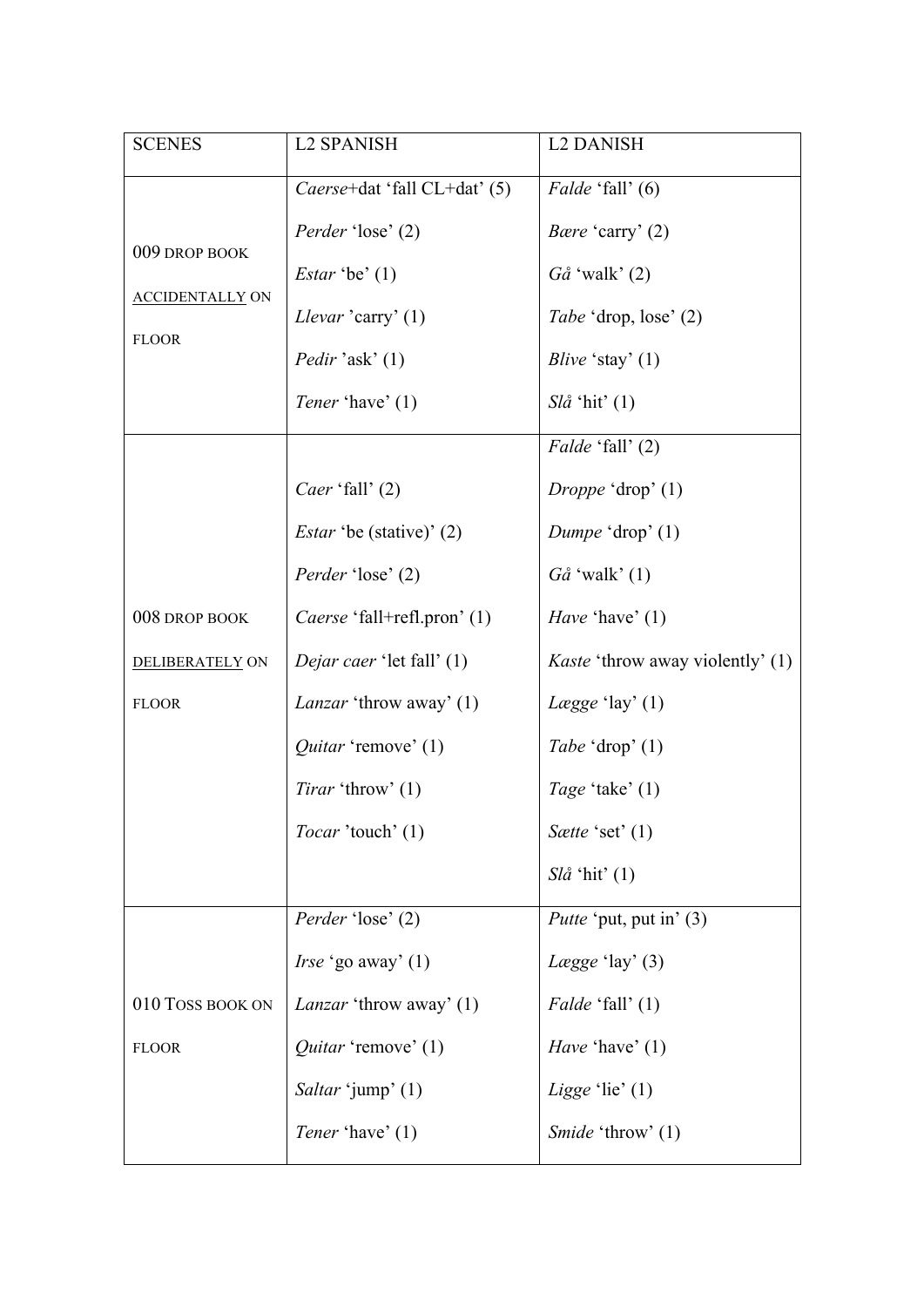|                 | Tirar 'throw'. $(1)$ | Tabe 'drop' $(1)$        |
|-----------------|----------------------|--------------------------|
|                 |                      | Tage 'take' (1)          |
|                 |                      | <i>Trække</i> 'pull' (1) |
| Total number of | 12                   | 17                       |
| categories      |                      |                          |

Table 3: Verb types used by L2 speakers. Numbers in () indicate tokens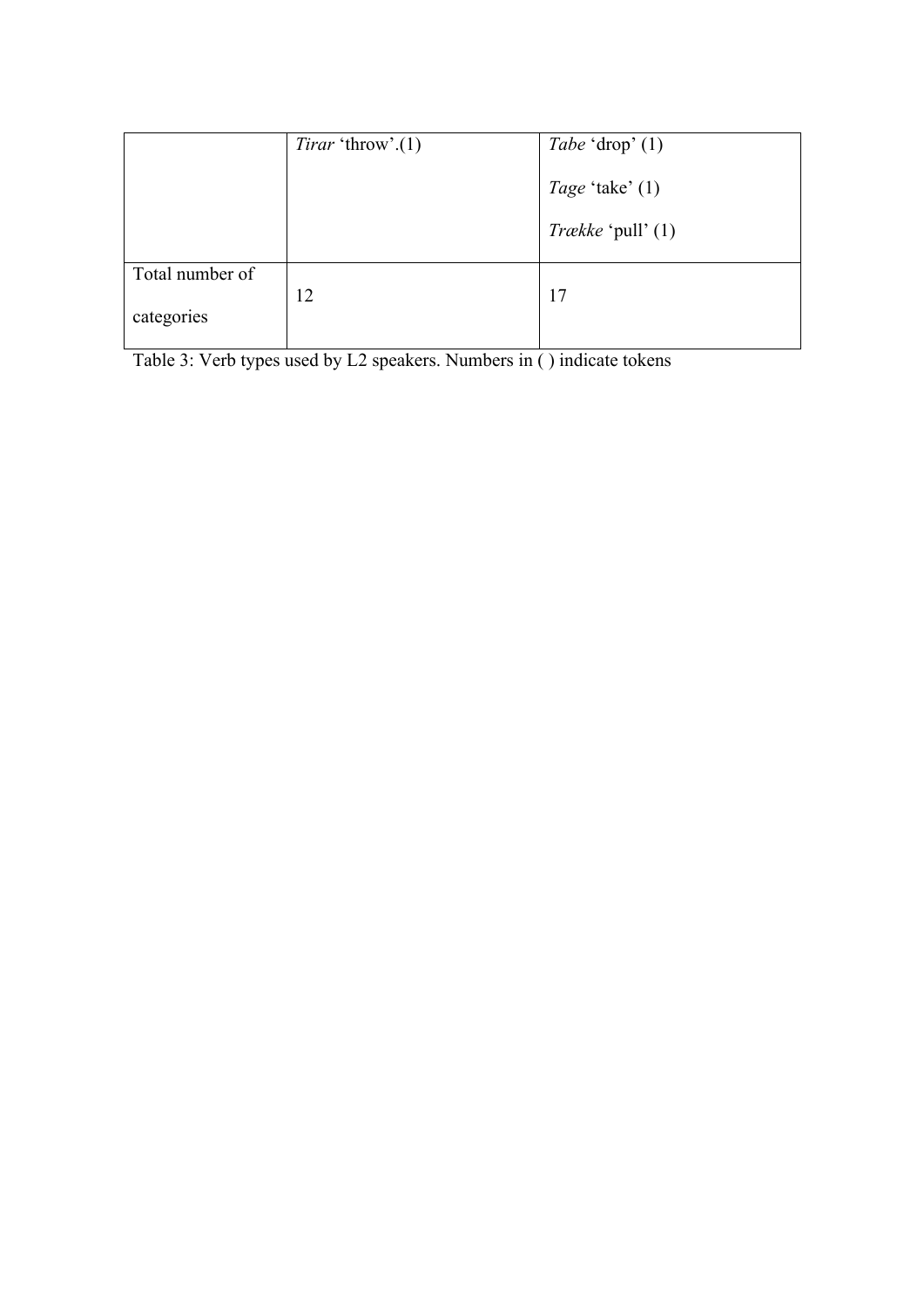| <b>SCENES</b>                                                            | <b>L1 SPANISH</b>                                                                   | <b>L2 SPANISH</b>                                                                                           | <b>L1 DANISH</b>                                                              | <b>L2 DANISH</b>                                                                                                                          |
|--------------------------------------------------------------------------|-------------------------------------------------------------------------------------|-------------------------------------------------------------------------------------------------------------|-------------------------------------------------------------------------------|-------------------------------------------------------------------------------------------------------------------------------------------|
| 001 put cup on<br>table<br>002 put plastic<br>cup on table<br>with mouth | dejar 70%<br>poner $10\%$<br>depositar 10%<br>posar 10%<br>dejar 90%<br>colocar 10% | <i>poner</i> 71.4%<br>ponerse 14.3%<br>placear 14.3%<br><i>poner</i> 71.4%<br>ponerse 7.1%<br>placear 14.3% | sætte $57.1\%$<br>stille 42.9%<br>sætte 76.9%<br>stille 7.7%<br>putte $7.7\%$ | sætte $42.9%$<br>stille $28.5\%$<br>$\text{degree } 21.4\%$<br>tage $7.1\%$<br>sætte 35.7%<br>stille 28.6%<br>legge 14.3%<br>placere 7.1% |
| 003 put banana<br>on table with<br>long tongs                            | dejar $70%$<br>poner 20%                                                            | caer 7.1%<br><i>poner</i> 69.2%<br>ponerse 15.4%                                                            | placere 7.7%<br>lægge $92.9\%$<br>placere $7.1\%$                             | putte $7.1\%$<br>tage $7.1\%$<br>lægge $50%$<br>placere 7.1%<br><i>putte</i> 14.3%                                                        |
| 006 put box up<br>on shelf                                               | depositar 10%<br>dejar $80%$<br>poner $10\%$<br>color 10%                           | placear 15.4%<br><i>poner</i> 64.3%<br>ponerse 14.3%<br>placear $7.1\%$<br>tomar $7.1\%$                    | sætte $42.9%$<br>stille $42.9\%$<br>placere 14.3%                             | sætte 21.4%<br>tage $7\%$<br>$\textit{degree}: 57.1\%$<br>sætte 35.7%<br>tage $7.1\%$                                                     |
| 007 put book                                                             | dejar $70%$                                                                         | ticar $7.1\%$<br><i>poner</i> 53.8%                                                                         | $degree 100%$                                                                 | lægge $64.3\%$                                                                                                                            |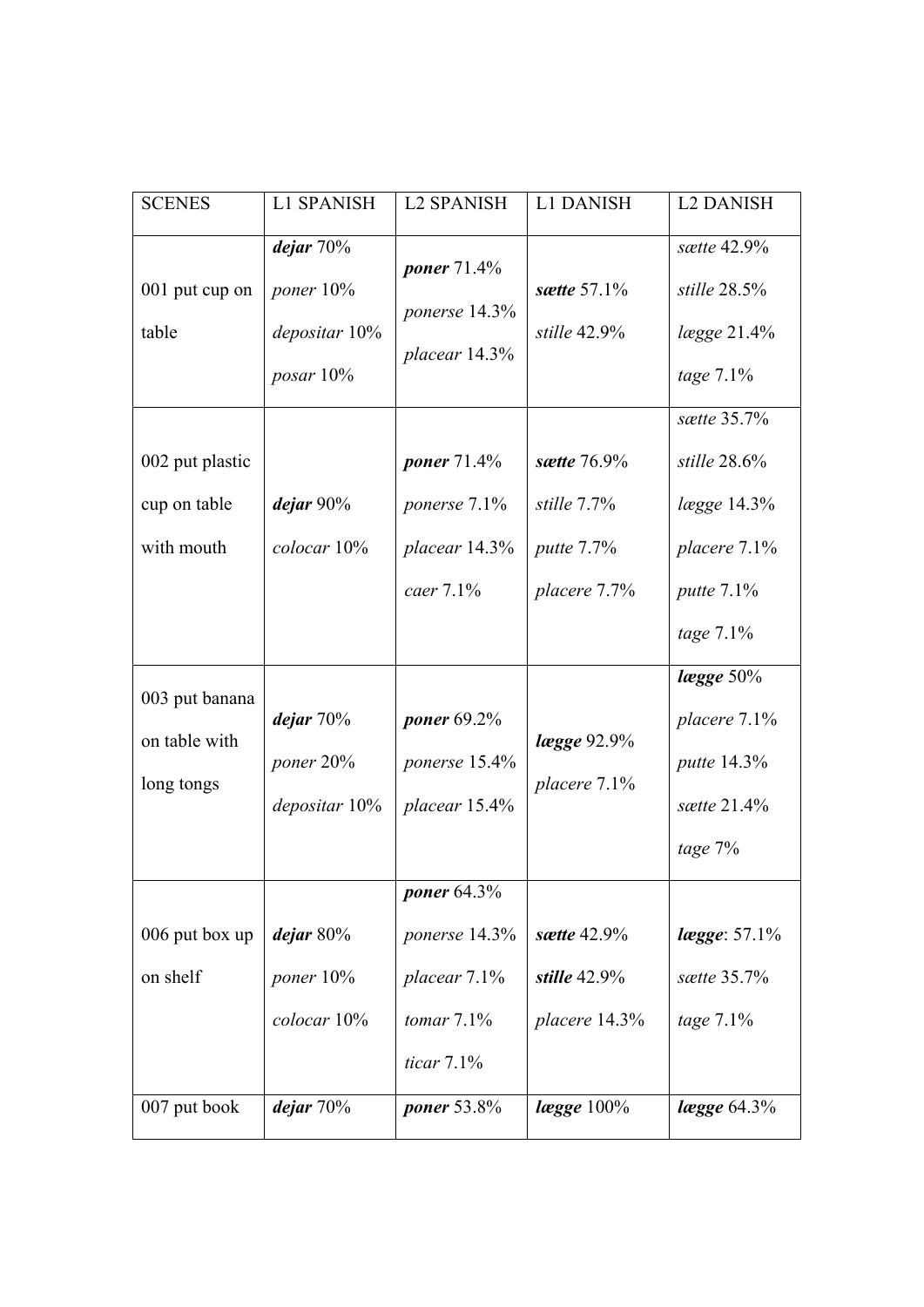| on floor | depositar 20% | ponerse $15.4\%$ | placere: $7.1\%$ |
|----------|---------------|------------------|------------------|
|          | posar $10\%$  | placear $15.4\%$ | putte $7.1\%$    |
|          |               | dejar 7.7%       | sætte $21.4\%$   |
|          |               | caer $7.7\%$     |                  |

Table 4: Verb types and frequency by Spanish and Danish speakers and learners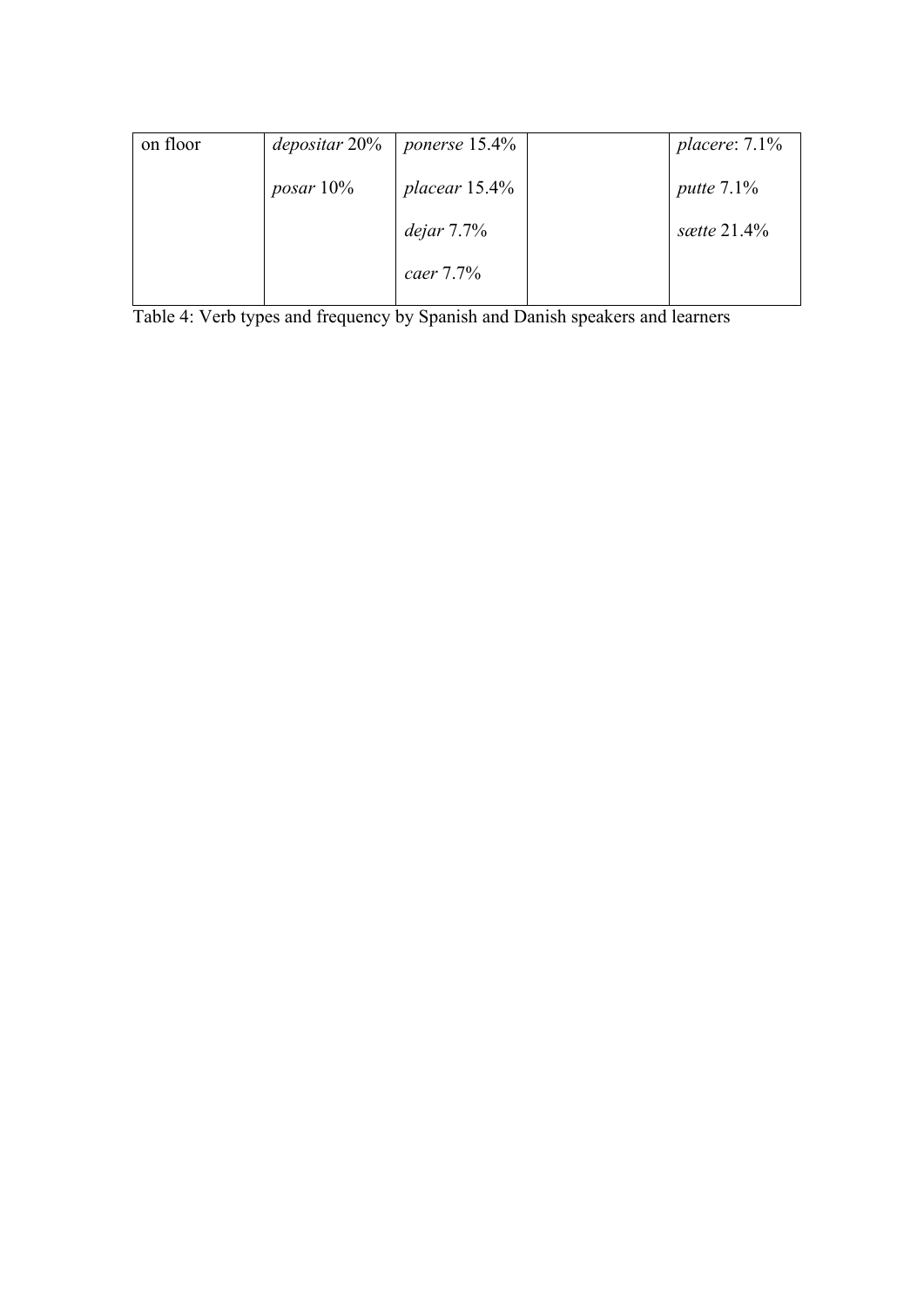The role of force dynamics and intentionality in the reconstruction of L2 verb meanings: a Danish-Spanish bidirectional study

Iraide Ibarretxe-Antuñano, Teresa Cadierno & Alberto Hijazo-Gascón

Biographical notes

Iraide Ibarretxe-Antuñano (PhD, University of Edinburgh, UK, 1999) is Associate Professor in Linguistics at the University of Zaragoza. Her work focuses on topics related to semantic typology (lexicalisation, polysemy), ideophones and sound symbolism, and the relationship between metaphor, embodiment and culture. Her most recent publications include the books *Cognitive Linguistics and Translation* (Mouton de Gruyter, 2012, with A. Rojo), *Lingüística Cognitiva* (Anthropos, 2012, with J. Valenzuela), and *Sound symbolism and motion in Basque* (Lincom Europa, 2006).

Teresa Cadierno (PhD, University of Illinois at Urbana-Champaign, USA, 1992) is Professor of Second Language Acquisition at the Department of Language and Communication at the University of Southern Denmark. Her most recent research investigates second language acquisition from the theoretical perspective of usage-based / cognitive linguistics, with special focus on examining L2 learning as the process of learning to re-think for speaking, and the acquisition of L2 constructions for the expression of motion events by foreign language learners. She has published the book *Linguistic relativity in second language acquisition: Thinking for speaking* (Multilingual Matters, 2010, with Z-H. Han) and articles in specialized journals such as *Applied Linguistics*, *The Modern Language Journal* and *Studies in Second Language Acquisition*.